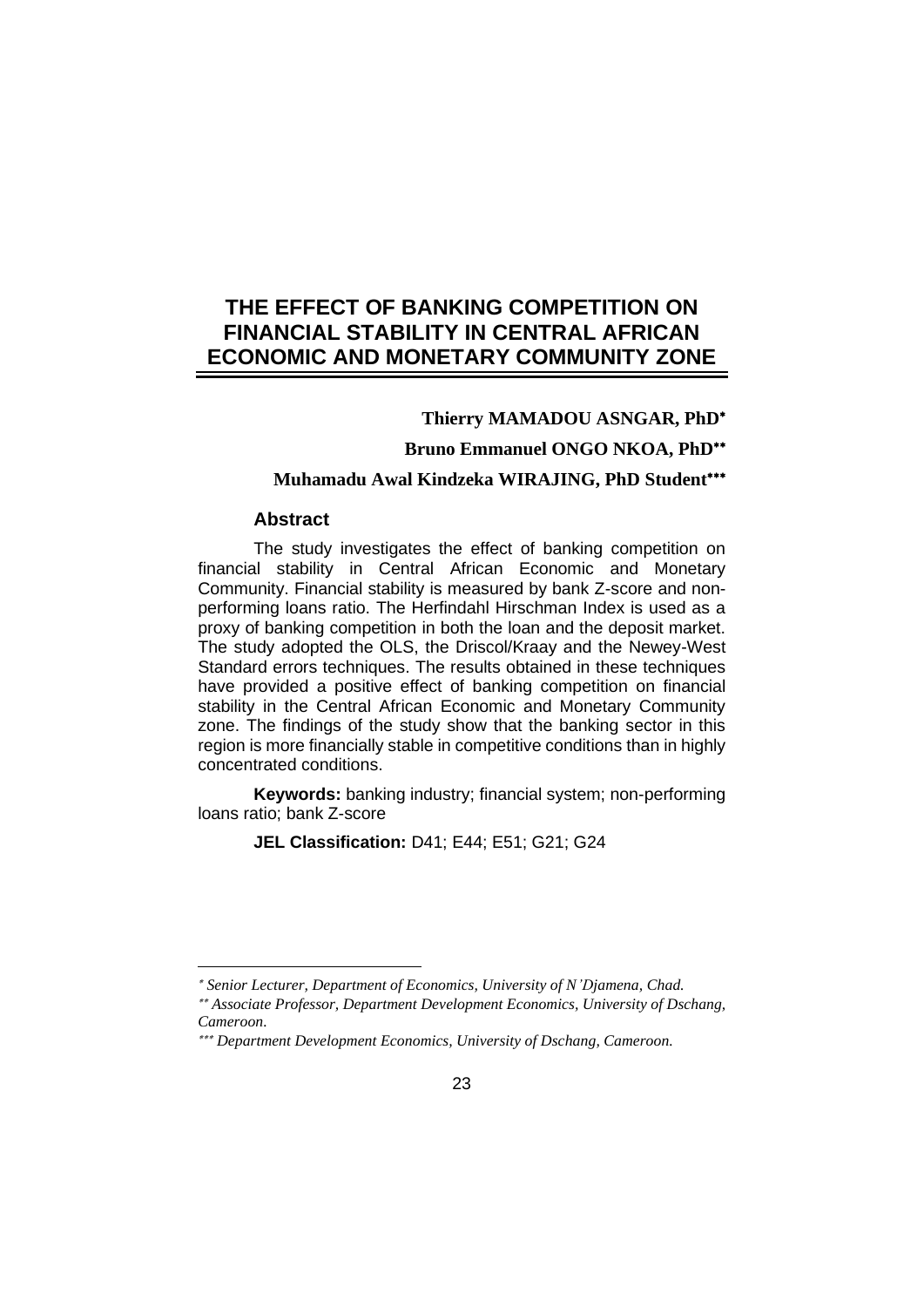## **1. Introduction**

Financial stability is increasingly an important goal for policymakers. The efficiency of the financial system is governed by the coherence and integrity of its core component in which the disruption of one will weaken its stability (Al Salamat and Al-Kharouf, 2021). It traces the importance of restructuring the global financial system by supporting its elements and strengthening precautionary measures at the macro and micro levels. The increasing number of financial institutions and the degree of banking competition in the Central African Economic and Monetary Community (CEMAC) zone banking sector has been a call for concern in recent years, following the 2007- 2008 global financial crisis. This crisis reignited the interest of policymakers and financial analysts in examining the competitionstability nexus to set policies that could help to enhance financial stability and limit bank risk-taking (Batila Ngouala Kombo et al., 2021). It is set as a goal to avoid situations of any forms of financial crisis likely to arise from the non-abidance of prudential norms established by the banking commission of the Central African state, following uneven trends in financial sustainability and recent dynamisms in the financial market. The CEMAC banking sector has registered episodes of growth and at the same time episodes of fragilities coupled with high bank risktaking in recent decades (Fiess et al., 2018, Batila Ngouala Kombo et al., 2021). This is interpreted to result from the non-abidance of the prudential standards put in place by the regulatory organ - Central African Banking Commission (COBAC).

Following the new reforms of the Central Bank of Central African States (BEAC) drafted in its 2017 strategic plans, the CEMAC banking commission (COBAC) aimed to establish strategic measures that could foster financial development while ensuring adequate oversight of risk factors. In this reform, COBAC (2017) highlighted the importance of maintaining an efficient risk management system that could ensure stability, following the rapid changes in the banking sectors' structure. The institutional framework for the macroprudential policy was set up in the CEMAC zone to promote financial stability following subsequent financial crises and the increase in the percentage of non-performing bank loans (Batila Ngouala Kombo et al., 2021). The establishment of the Financial Stability Committee of Central African States (CSF-AC) in 2012 was aimed at enhancing financial stability and preventing systemic risks and financial crises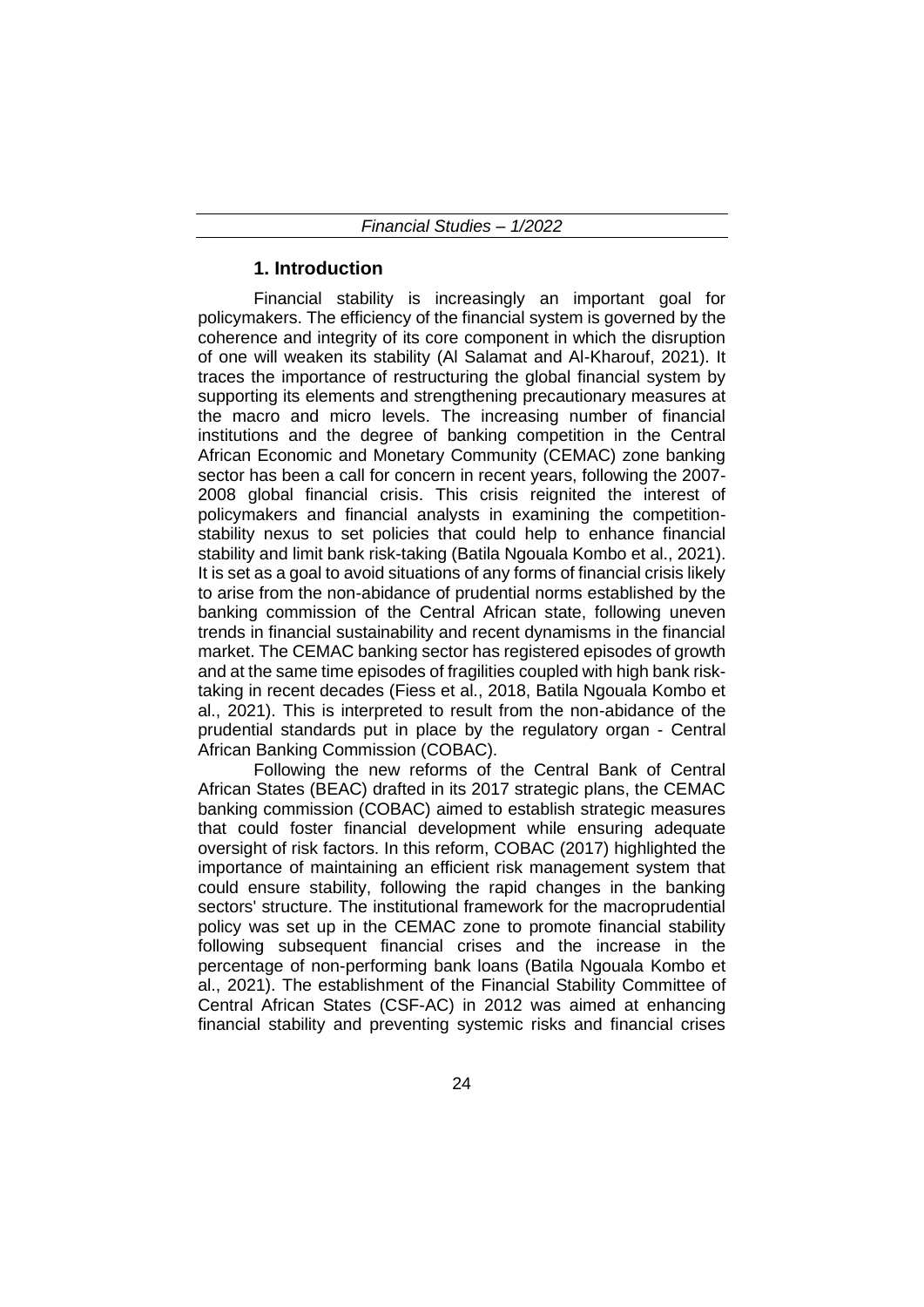(Fiess et al., 2018). This was followed by the adoption of the Rules and Procedures to run the committee of financial stability on the 17th of December 2014 in Douala. However, since 27 September 2018, these responsibilities have been transferred to the Directorate of Financial Stability, Banking Activities and Financial issues. The financial stability committee plays a regulatory and standard-setting role in the areas of public finance, credit, insurance, social welfare, capital markets and accounting. In addition, the Committee meets at least twice a year in ordinary sessions to discuss issues related to financial stability. The CEMAC banking sector has increased its bank risk, amplified by recent structural changes and a weak sectorial credit diversification. Only 18% of banks complied with the solvency ratio installed by the COBAC regulations (IMF, 2021) which act as a threat to the system's stability. The vulnerability to credit risk has been on a rise in the last two decades following an increase in unpaid debt throughout the region. The non-performing loans ratio increased from 9.1% in 2014 to 21.3% in June 2020 which it is expected to continue rising given the financial and economic challenges caused by the COVID-19 pandemic (BEAC, 2020).

Increasing non-performing loans ratio signifies high risk-taking and financial instability. Non-performing loans ratio in the assets portfolio of banks operating in the CEMAC banking sector has increased over the last two decades (Fiess et al., 2018). Following the COBAC implementation of solvency and liquidity prudential ratios as a measure of protecting the sector from crisis and instability, many banks have been reported to not abiding by the standards set by COBAC (IMF, 2017). Similarly, the CEMAC banking system has witnessed a decrease in its banks' loan portfolio quality. The sector has registered a great gap of deterioration in the quality of banks' loan portfolios, which was escalated by 189.7 billion FCFA an increase of 12.8% of outstanding receivables from 2015 to 2020 which was spurred by a rise in the rate of bad debts of 2% increase amounting to 150 billion FCFA (BEAC, 2020). Meanwhile, they registered an increase in long-term receivables by 21.1% or 69.7 billion FCFA. The CEMAC's banking sector has been struggling to a great effect with poor asset quality since the global decline of oil prices in its region in 2014 (World Bank, 2018).

The CEMAC banking sector is exposed significantly to systemic risk, both directly through banks' exposure to sovereign debt, reported having amounted to about 15% of total banking assets as of September 2020 and indirectly through government ownership of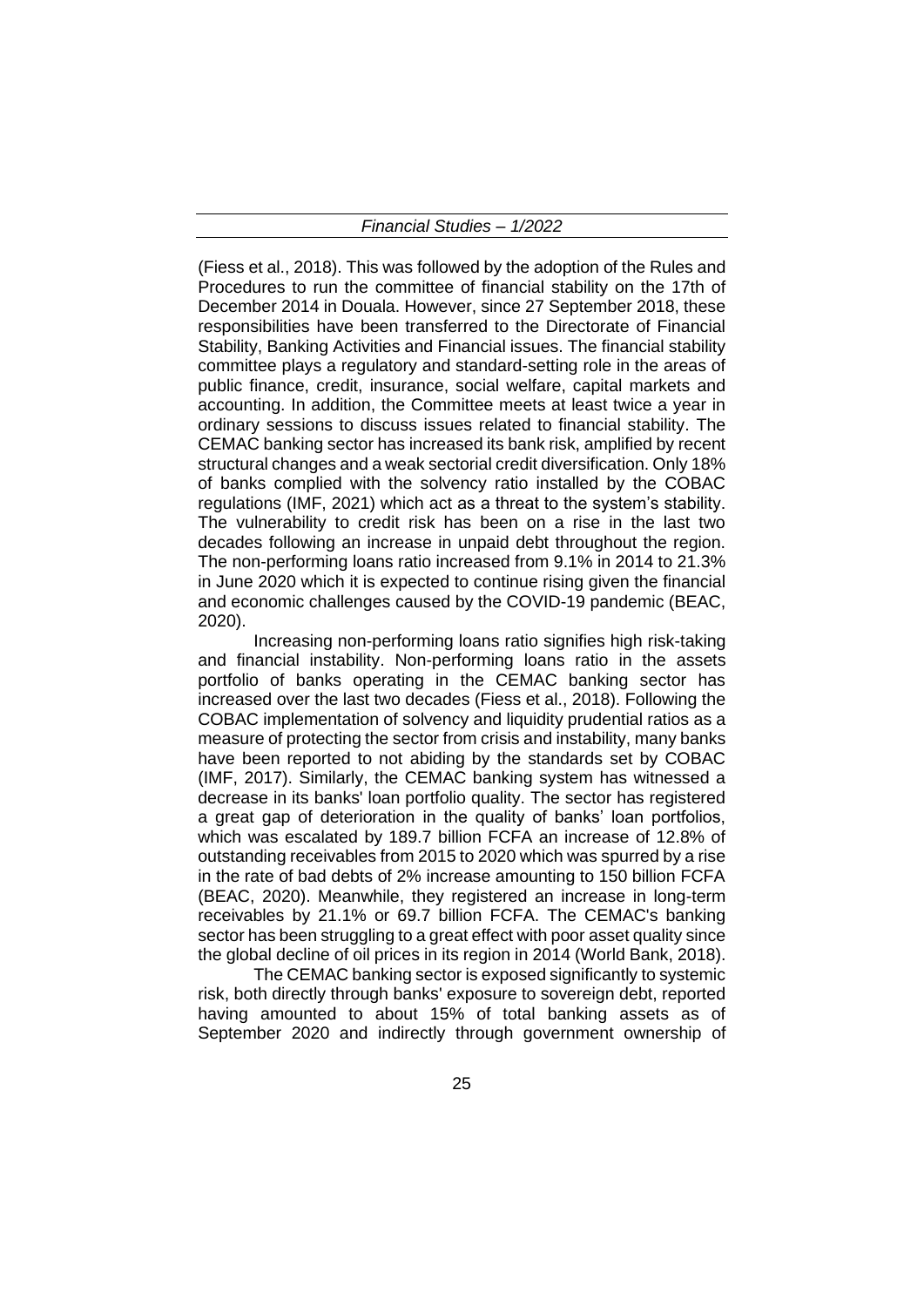banks (state-own banks) within the CEMAC zone which represents about 16% of total bank assets as of September 2020 (IMF, 2021). The CEMAC banking system faces an intensification of risk exposure factors related to political tensions and the fall in commodity prices due to the weak policy transmission channels in the system (Fiess et al., 2018). As part of the propositions made in the BEACs 2017-2021 strategic plan, measures have been taken to enhance risk-orientate supervision and address several banks in difficulty to ensure financial stability (Calderon et al., 2019). The CEMAC member countries have registered an unwanted debt over the years. Debt vulnerabilities have increased given the weakening of the system's fiscal position relative to the other banking sectors. The region's total public debt increased to an estimated 57% of GDP as of December 2020 from 52% in 2019 with a rise in its external debt to about 38% of GDP, from 32% in 2019. It has been forecasted by the international monetary fund that the CEMAC region's debt to GDP ratio will remain elevated at above 50% through 2024 due to the sector's financial difficulties. According to an IMF report (IMF, 2018), there are enormous disparities across the CEMAC banking sector on meeting the COBACs prudential ratios of which 4 banks in Cameroon with about 13% of their total bank assets are in distress and 3 of those banks have a negative capital.

The inefficiency in bank assets and liquidity management from individual banks has exacerbated bank risk due to the climate change of businesses, information asymmetry, and the lack of collateral which has contributed largely to the high lending rates and thus leads to financial instability in the system (Calderon et al., 2019). As a consequence, banks' inability to efficiently manage and access customers' default risk and the viability of the private-sector project before financing, has created a doubtful business environment in the CEMAC banking sector. The state's medium and long-term debt sustainability requires a strong commitment to fiscal consolidation, effective resource allocation and mobilization, transparent debt management and good governance which is not the case with the CEMAC institution as they are reported not to be working in correspondence with the COBAC and the region's policy objectives. COBAC (2017) reported that the irregularities in the financial sector are a result of fewer entry restrictions in the banking sector which has raised the level of competition and affected the quality of financial services offered. Therefore, the study has drawn inspiration from the structural changes in the CEMAC banking sector since the creation of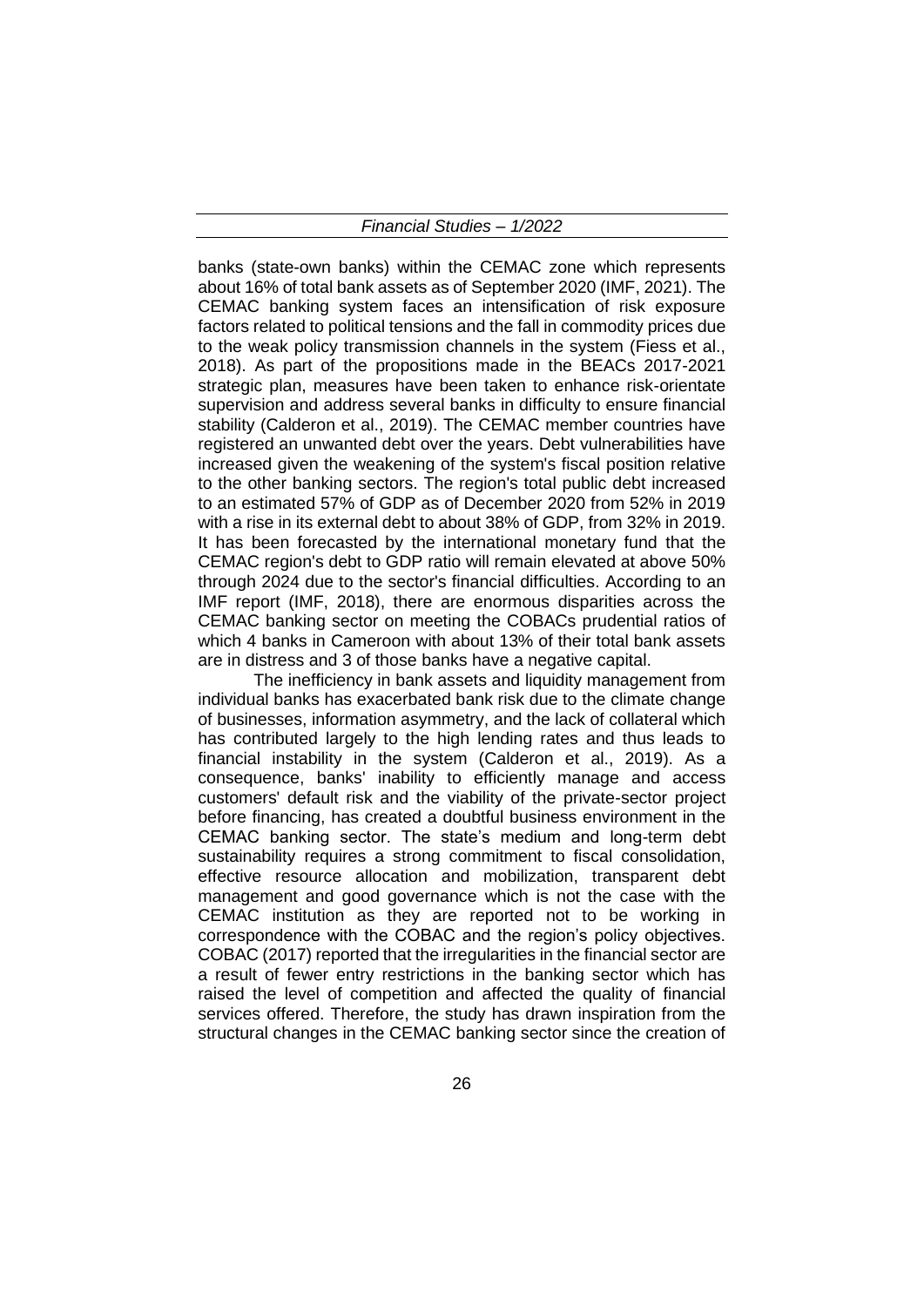the regulatory body in 1992 to determine the effect of banking competition on financial stability.

This paper contributes to the field of research in the following ways: Firstly, to the best of our knowledge, this is the first research work to investigate precisely the effects of banking competition on financial stability in the CEMAC zone. Secondly, this study has taken a different dimension of measuring banking competition, which is done by computing the HHI in both the loan and the deposit market to have a proper measure of market concentration which is rare in literature as it is not the case in some studies (e.g., Moudud-Ul-huq et al., 2020 and Petria et al. 2015). Thirdly, the study has taken into account a historical dimension of the CEMAC member states by creating a dummy variable representing the different colonial masters that colonized the different states in the CEMAC zone to determine how colonization affects finances, which has not been seen in past studies. Lastly, the study has taken into account five dimensions of variables (System specific, Bank specific, Macroeconomic, Institutional variables and a Historical dimension) measuring their effects on financial stability unlike the three dimensions taken in most studies like that of Shair et al. (2019), Moudud-Ul-huq et al. (2020) and Jiménez et al. (2013).

The rest of the paper is organized as follows: Section 2 reviews the relevant theoretical literature and empirical findings on the relationship between banking competition and financial stability, Section 3 presents research methodology, Section 4 presents the study results and discussion, and Section 5 presents the conclusion and policy recommendations.

#### **2. Literature review**

Several works on banking competition have focused on both the structural measures used in the traditional industrial theories of market power and competition and the non-structural approaches of the New Industrial Organization framework to assess the relationship between banking competition and financial stability. Following the opposing results obtained from different research works, the relationship between banking competition and financial stability remains unclear and inconclusive according to Boyd and De Nicolo (2005). They also developed a model challenging the previous researchers on the franchise paradigm value. According to Boyd and De Nicolo (2005), the degree of banking competition ramifications on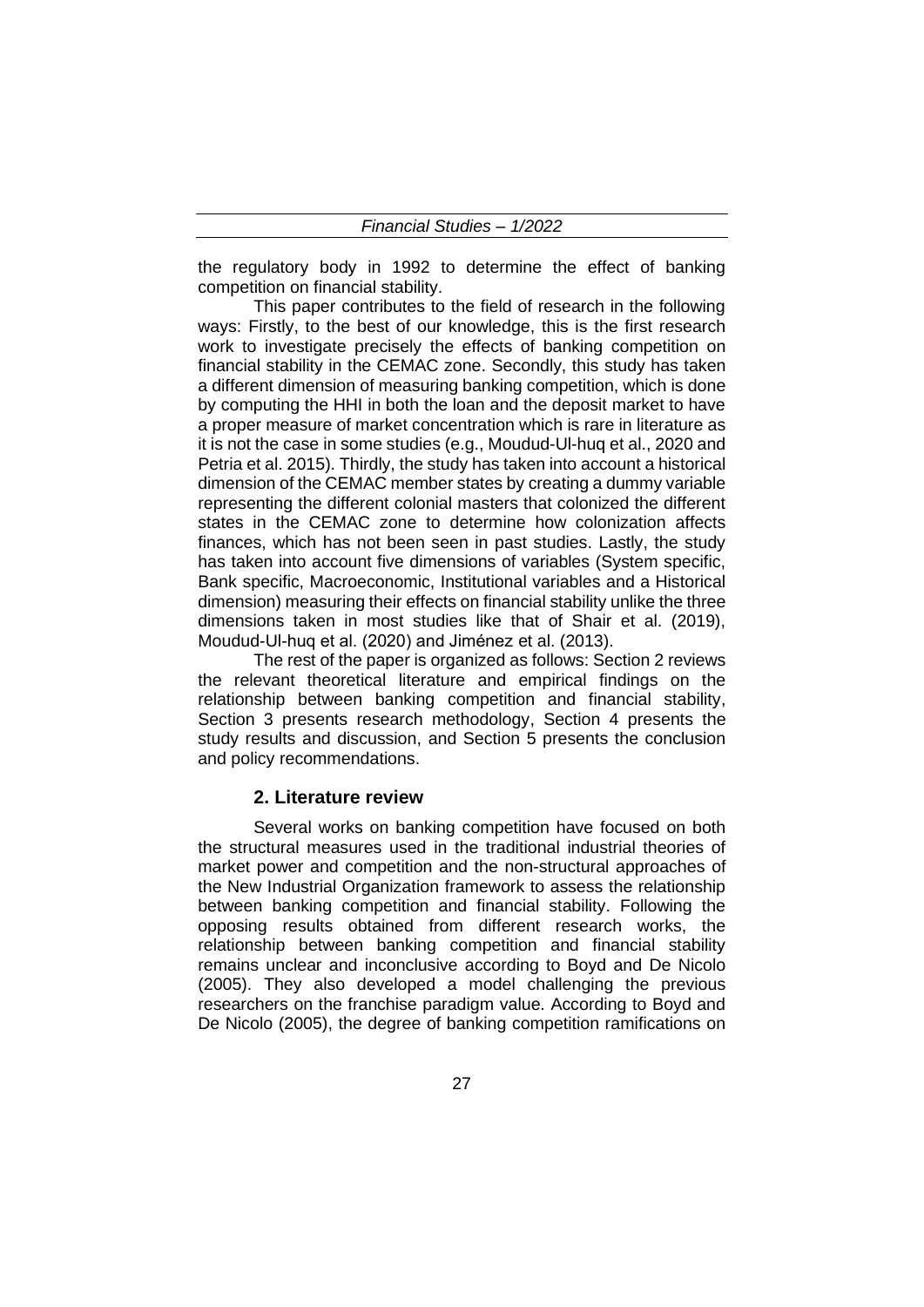financial stability depends on different bank-specific and systemspecific factors which can either have a positive or a negative relationship on bank risk-taking and financial stability.

 Primarily, the structure of the banking system determines banking concentration and competition which in turn tends to determine banks' performance and bank risk-taking as viewed in the works of Boyd et al. (2009) integrating the SCP paradigm into the study of banking competition and its impact on bank risk-taking. Due to the differences in the banking industry market structures, banking sectors in the developing countries have seen the level of their banking competition change as a result of increased financial innovation and market structural changes which has had a great impact on bank risktaking (Gonzalez et al., 2017). From the inconclusive theoretical review on banking competition, it can be viewed that structural changes have different effects on developing countries' banking sectors as compared to the developed economies since they differ in terms of competition and concentration. According to the SCP paradigm, bank risk-taking behaviour is influenced by its conduct, since the bank's conduct is highly determined by its structure and its performance. According to Pricillia (2015) the relationship between market structure, banks conduct and performance led to the conclusion that bank risk-taking behaviour is determined by its structure and performance which to a greater extent determines banking competition and financial stability.

Some substantial empirical works emerged in recent decades examining the relationship between competition and financial stability across countries but still with the volume of studies carried out, there is still no consensus on the nature of the relationship between competition and financial stability. The main idea in the competitionstability paradigm or hypothesis is that banking competition could enhance financial stability and reduce bank risk-taking while competition-fragility is the contrary which signifies that competition increases bank risk-taking and renders the system unstable.

Bașar et al. (2021) conducted a study on the impact of competition on financial stability by assessing bank risk-taking in 10 Latin American countries between 2003 and 2008. The authors adopted the Boone indicator (Boone, 2008) as a measure of competition and concluded that there is a linear relationship between competition and financial stability. Maji and Hazarika (2018) in a study conducted in the Indian banking sector for 15 years used secondary data from banks' "Capitaline Plus" corporate database collected on 39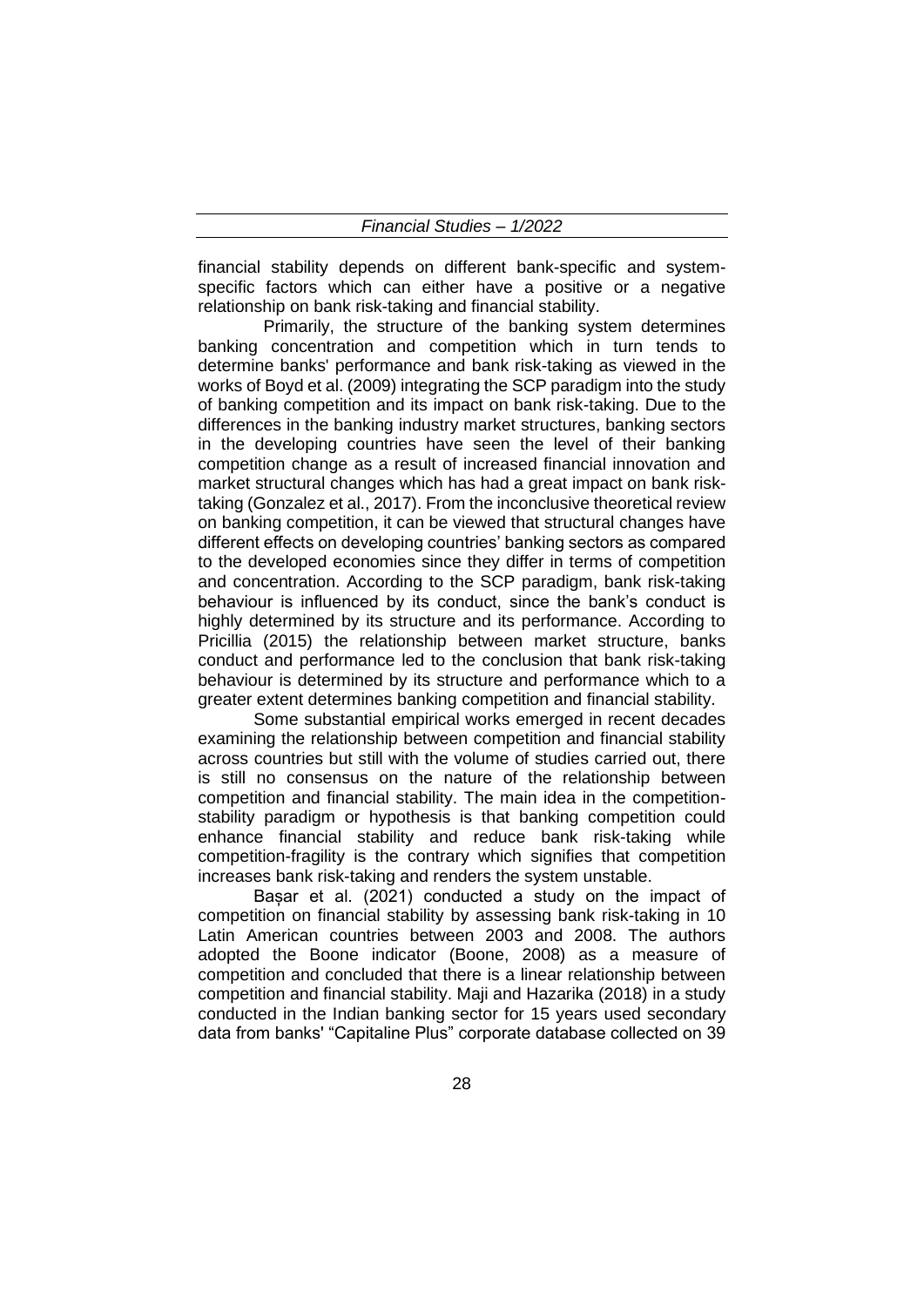listed Indian commercial banks and found out that there is a linear relationship between banking competition and financial stability.

Alhassan and Biekpe (2018) employed annual bank-specific data for 79 banking firms to estimate the Lerner index as a measure of competition, whereas the bank z-score is employed as a proxy for financial stability and obtained results showing a positive relationship between competition and financial stability. Similarly, Kasman and Kasman (2015) analyzed the impact of banking competition on financial stability in the Turkish banking industry over the period 2002 to 2012. They obtained results showing a positive relationship between banking competition and financial stability. Schaeck and Cihák (2014) conducted a study on banking competition and its effect on financial stability and risk-taking in the Eurozone from 1995 to 2005 and obtained a positive relationship between competition and financial stability. They also argued that banking competition and financial innovation improve the efficiency of customer screening and monitoring which enhances financial stability.

Contrary to studies in support of the competition-stability paradigm, some researchers have obtained results supporting the SCP paradigm. Among such studies is the study carried out by Tongurai and Vithessonthi (2020) in the Japanese banking system from 1993−to 2016 with a case study on 1461 financial institutions where they obtained results showing that higher levels of competition in the Japanese banking system are associated with bank loan growth and increase bank risk. Similarly, Turusbekova et al. (2020) examine the relationship between competition and stability in the Kazakh banking sector using quarterly bank-level data of private commercial banks from 2007-to 2013 and found that competition between Kazakh banks deteriorates banks stability. Likewise, Albaity et al. (2019) in a study carried out on 276 banks in the Middle East countries from 2006 to 2015, showed that there is a negative relationship between competition and financial stability. According to the findings of Moudud-Ul-Huq et al. (2020), in a study carried out on several banks in newly industrialized countries precisely BRICS banks, banking competition in BRICS countries (Brazil, Russia, India, China and South Africa) decreases banks' profit margin and erodes bank's franchise value which is an obvious indication of risk exposure. Similarly, Li et al. (2019) in a study carried out in 118 countries between 2001 and 2016 utilizing financial information of 7620 banks, find that banks exhibit lower risk-taking as a result of high market power (low level of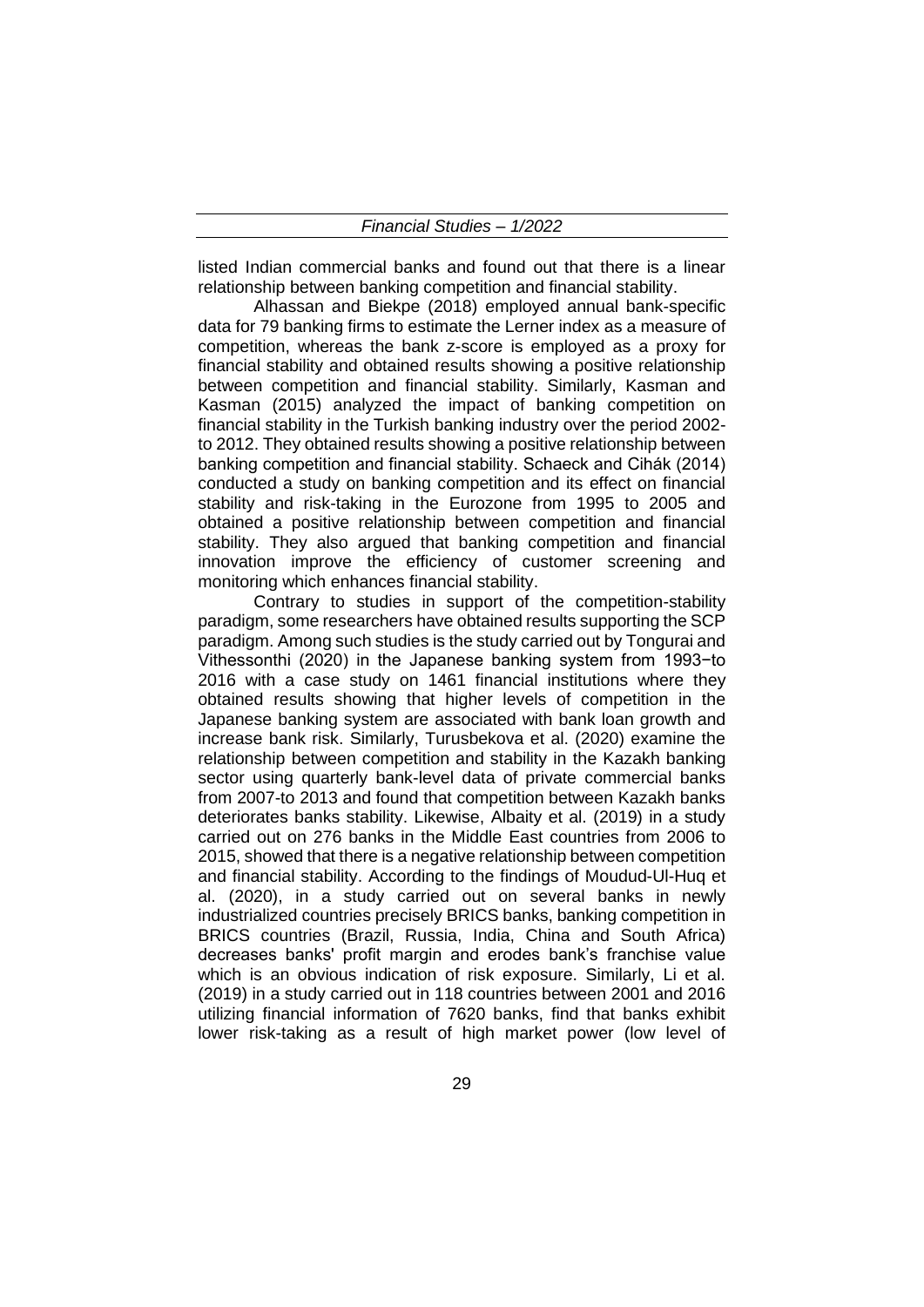competition) which increases financial stability. According to Degl'Innocenti et al. (2019) in a study conducted on 116 investment banking firms operating in five developed countries including France, Germany, Italy, Switzerland, England, Japan and US, investment banks in these countries are faced with higher risk exposures when the banking sector is more competitive, and which leads to instability.

## **3. Research methodology**

#### **3.1. Model specification**

The study assesses the effect of banking competition on financial stability in the CEMAC zone. The study employs panel data for a period of 11 years and a linear econometrics model. Four categories of independent variables are employed which are the banking competition, bank-specific, macroeconomic, and institutional variables with a dummy variable of colonization. The dimension of institutional and a dummy variable of colonization are added to the three dimensions of variables used in the works of Jiménez et al. (2013).

 $Stability_{it}$ 

 $= f(Competition_{it}, Bank specific variables_{it}, Macroe economic variables_{it})$  $+$  institutional variables  $_{it}$ , dummy $_{it}$  variables) (1)

The variables of these dimensions are presented in equation 2.

$$
FS_{it} = \beta_0 + \beta_1 H H I_{it} + \beta_2 Size_{it} + \beta_3 ROA_{it} + \beta_4 Loan_{it} + \beta_5 Cap_{it}
$$
  
+  $\beta_6 GDPPC_{it} + \beta_7 INF_{it} + \beta_8 CCR_{it} + \beta_9 CDM1_{it}$   
+  $\beta_{10} CDM2_{it} + V_{it}$  (2)

Where:  $i$  and  $t$  - individual countries and time, respectively;  $FS$  financial stability measured by bank z-score and non-performing loans ratio; *HHI* - Herfindahl index, *Size* - bank size; *ROA* - return on assets, *Loan* - loans ratio; *INF* – inflation rate; *GDPPC* - gross domestic product per capita; *CCR* - control of corruption; *CDM1* and *CDM2* - the French and the Portuguese colonization dummy variables, respectively; *V* - the error term.

## **3.2. The choice and justification of variables**

The selected variables used in this study are inspired from the available empirical works carried on the relationship between competition and financial stability. Different indicators have been used to measure banking competition and financial stability depending on the banks specific and the banking sector features.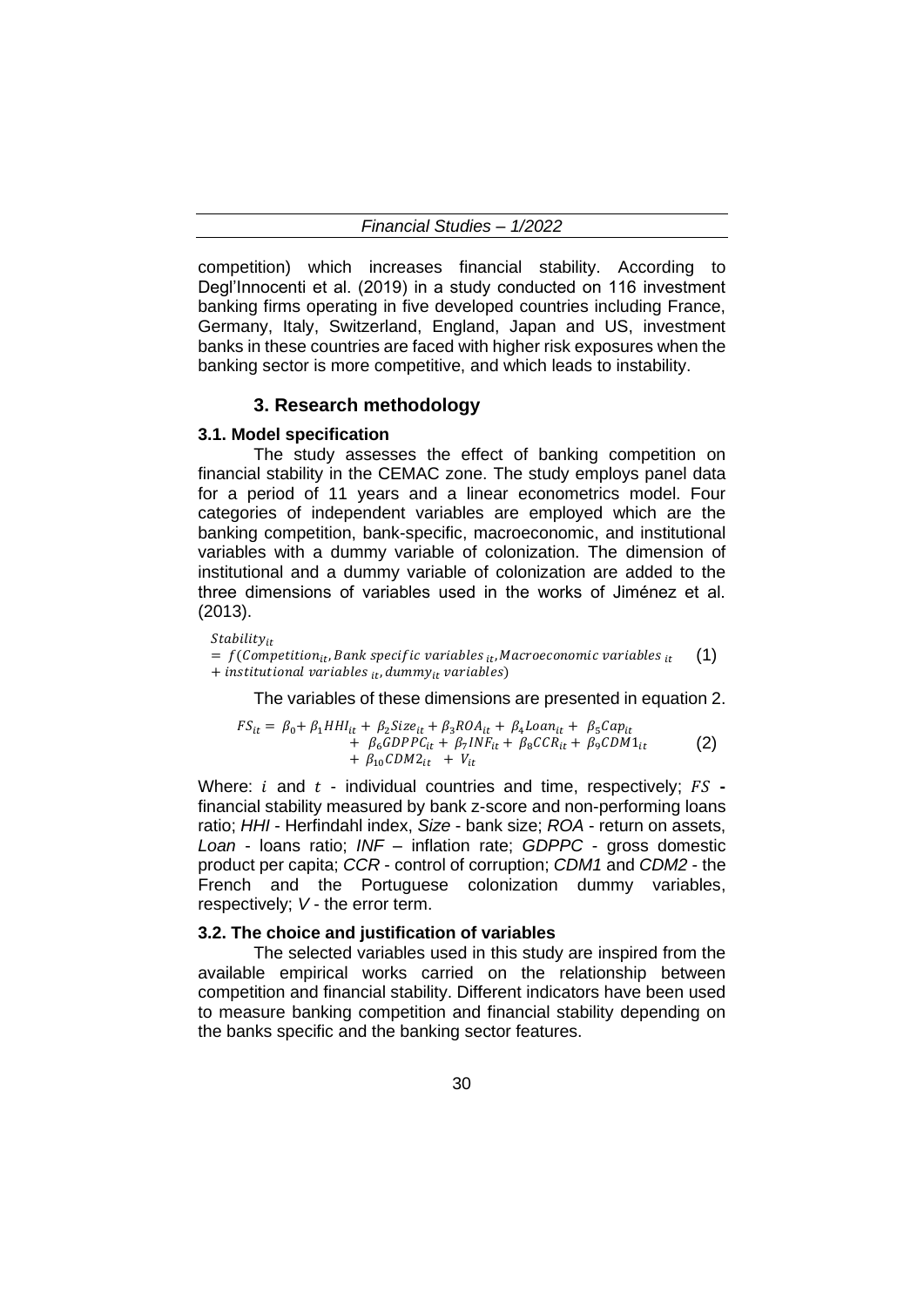## **Dependent variable**

• *Bank z-score* measures financial stability and is computed as (Return on asset + Return on equity) / (Standard deviation of return on assets). A higher Z-score implies a lower probability of insolvency and high stability. Bank Z-score is widely used in literature to measure financial stability. The measure of financial stability used here is inspired from the works of Fang et al. (2014), Boyd and De Nicolo (2005) and the works of Jiménez et al. (2013).

• *Non-performing loans ratio* is the ratio of nonperforming loans to gross loans. It is a loan that is subjected to late repayment or is unlikely to be repaid due to customers default either partly or in full. Non-performing loans is mostly used in literature as an indirect measure of financial stability and a direct measure of risktaking. The inspirations of adopting non-performing loans ration as an indicator of financial stability are from the works of Schaeck and Cihák (2014), Kasman and Kasman (2015).

**Independent variables** reflect the different variables that can have an influence on banks financial stability which will be divided into banking competition, bank specific, macroeconomic, institutional variables and a dummy variable of colonization.

**Banking competition** is the main independent variable which the study is aimed at determining its effects on financial stability. The study employs the measure of competition both in the loan and the deposit market inspired from the works of Tan et al. (2017) and Akins et al. (2016) by employing the Hirschman Herfindahl index (HHI); it is a direct measure of market concentration and an inverse measure of banking competition. It is calculated as the square root of the market share of all banks in the banking industry or the ratio of the highest market share in an industry to the total market share (Akins et al., 2016). Market share in the banking industry is either calculated by using bank loans or deposit. The study applies bank deposit to measure market share in the deposit market inspired from the works of Bahri and Hamza (2020), Akins et al. (2016), Adjei-Frimpong et al. (2016) and Petria et al. (2015) and loans in the loan market inspired from the works of Tan et al. (2017).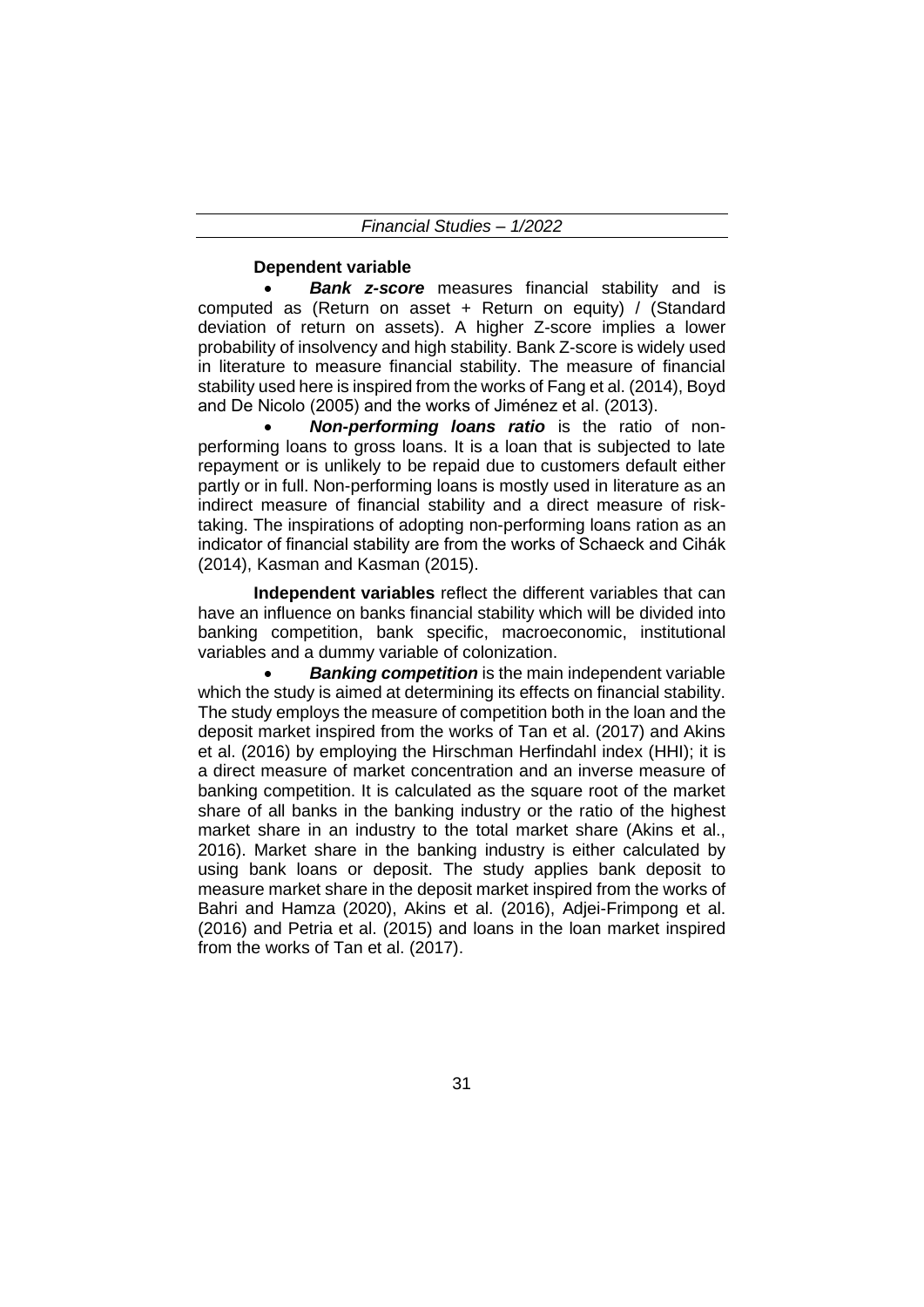35. *HH1deposit* = 
$$
\sum_{j=1}^{J} \frac{Deposit_{z,j}}{Deposit_z}
$$
 (3)

$$
36. \; HHIloans = \sum_{j=1}^{J} \frac{Loans_{z,j}}{Loans_z} \tag{4}
$$

Where: *HHIdeposit* is the Herfindahl index in the deposit market and HHIloans, in the loan market;  $Deposit_{z,j}$  - the highest deposit of a bank in the deposit market (z) by an individual bank  $j$ ;  $Deposit_z$  - the total deposit of all the banks;  $\mathit{Loans}_{z,j}$  - the highest loan of a bank in the loan market (z) by an individual bank  $j$ ;  $Loans_z$  - the total loans of all the banks in market z.

• *Banks specific variables* are banks' control variables that might affect financial stability and since a bank business model may influence the banking sector stability. We included a number of bank-level variables which are widely used in literature.

**Bank Size** is measured as the natural logarithm of the value of total assets. Bank size can either have a positive or negative relationship on financial stability. It has been used by Tongurai and Vithessonthi (2020) to measure its effects on financial stability.

*Return on assets* (ROA) shows the percentage of how profitable bank's assets are in generating revenue. ROA is computed as: ROA= (Net Income)/ (Average Total Assets). It is inspired from the works of Tongurai and Vithessonthi (2020).

*Loans ratio* is measured by the ratio of total loans to total assets. The loan ratio measures total loans outstanding as a percentage of total assets. The coefficient of this factor is expected to be either negative or positive. It is inspired from the works Athari and Bahreini (2021).

*Capitalization*. The ratio of shareholders' equity to total assets is considered as a proxy of capitalization. It is also calculated as banks capital divided by the current market value of banks asset. There are no exact prior expectations regarding the sign of the capitalization coefficient. Its inspirations are drawn from the works of Tan et al. (2017), Athari and Bahreini (2021).

Macroeconomic variables. To control for business cycle variables that can have an influence on financial stability, we include two variables which are gross domestic product per capita and inflation.

*Gross domestic product per capita* (GDPPC) is used to capture income levels and economic growth of an economy. It can influence financial stability depending on the economy in which the banking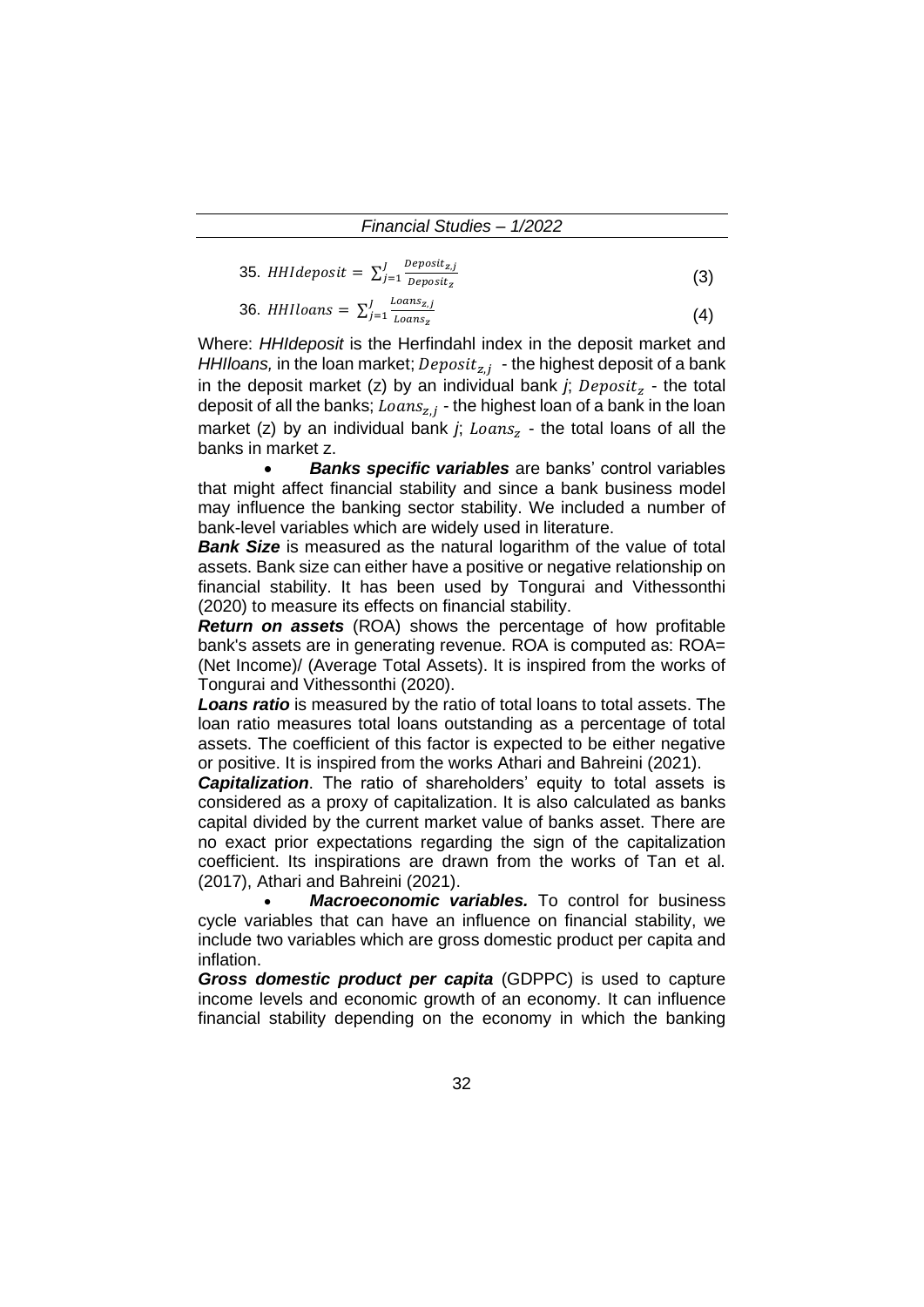sector belongs. According to Liu et al. (2011), GDPPC is employed to capture movements in business cycle.

**Inflation** is used as a macroeconomic variable to capture the effects of macroeconomic shocks on financial stability and banks' balance sheets. Inflation is measured as the percentage change in consumer prices and also as GDP deflator. The study employs GDP deflator as a measure of inflation inspired from the works Petria et al. (2015).

#### • *Institutional variables*

**Corruption.** Control of corruption is a governance indicator which captures the perception of the extent to which public power is being exercised for private gain, including all petty and grand forms of corruption. It also captures the state of elites and private interests, irregular payments in public utilities, tax collection in public contracts, corruption between administrations and businesses. Its inspiration is drawn from Yin and Zhang (2019).

#### **Historical dimension**

*A dummy variable of colonization*. All countries in the CEMAC zone were colonized by France except for Equatorial Guinea that was colonized by Portugal and Cameroon jointly colonized by the French and the British. All former French colonies take the value 1 while the Portuguese territory takes the value 0 for the first dummy variable of the study. The second dummy variable of colonization is that of the Portuguese colony where Equatorial Guinea takes the value 1 and the French colonies take the value. The inspirations to determine the effect of colonization on financial stability is drawn from the work of EbereNwazonobi et al. (2020).

#### **3.3. The nature and source of data**

The study employs secondary data obtained from IMF database, World Development Indicators (WDI), Worldwide Governance Indicators (WGI) and BEAC data on bank's financial statement. The study is carried out in the CEMAC zone. The data collected on variables used in the study is consistent from 2010 to 2020. A dummy variable of colonization is added to the secondary data collected. The dummy values are 1 for the required character and 0 if not. The study is limited to the specified period due to the unavailability of data.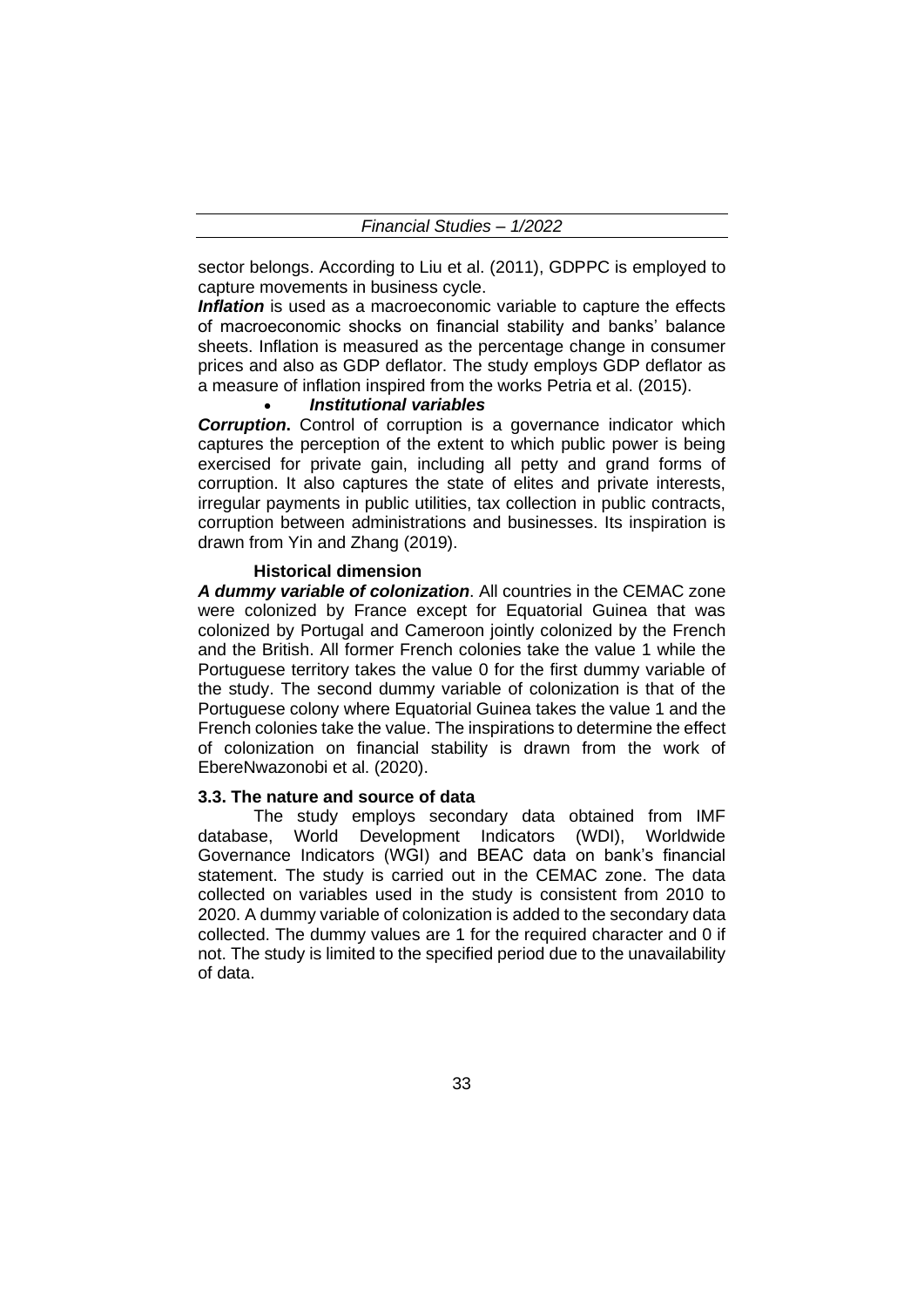#### **Table1**

| <b>Variable</b> | <b>Obs</b> | <b>Mean</b> | Std.Dev. | Min       | <b>Max</b> |
|-----------------|------------|-------------|----------|-----------|------------|
| Z-score         | 66         | 6.261       | 2.861    | 0.658     | 15.256     |
| <b>NPL</b>      | 66         | 0.165       | 0.098    | 0.015     | 0.465      |
| <b>HHIloans</b> | 66         | 0.228       | 0.101    | 0.032     | 0.456      |
| HHIdeposit      | 66         | 0.15        | 0.097    | 0.028     | 0.364      |
| <b>ROA</b>      | 66         | 0.019       | 0.01     | $-0.013$  | 0.05       |
| size            | 66         | 14.166      | 1.016    | 11.951    | 15.623     |
| Loan            | 66         | 0.671       | 0.157    | 0.4       | 1.4        |
| Cap             | 66         | 0.175       | 0.098    | $-0.028$  | 0.422      |
| <b>CCR</b>      | 66         | $-1.233$    | 0.279    | $-01.83$  | $-0.66$    |
| <b>GDP</b>      | 66         | $-1.635$    | 6.873    | $-36.557$ | 9.826      |
| <b>INF</b>      | 66         | 142.337     | 22.271   | 108.438   | 193.364    |
| <b>CDM</b>      | 66         | 0.54        | 3.56     | 0         |            |

**Descriptive statistics**

*Source: Analysed using STATA (14)*

Bank Z-score that measures financial stability ranges between 0.658 and 15.256. The highest Z-scores values belong to countries that are more competitive while the highest NPL ratio whose values ranges between 16% and 9% belong to the countries whose markets are less competitive. The Herfindahl index is a direct measure of market concentration. Low values of the Herfindahl index signify high levels of competition and higher values signify low levels of competition. The average evolution of the Herfindahl index (HHI) in both the loan and the deposit market in the CEMAC zone has shown an averagely decreasing trend from 2010 to 2011, 2013 to 2016 and 2019 to 2020 (see Figure 1). The decreasing HHI shows that banking competition is rising in the CEMAC region within the observed period from 17% averagely in 2010 to below 15% in 2020 in the loan market and 15.8% to 14.2% in the deposit market. This has been confirmed with the statistics provided by the regulatory body COBAC in 2017 with an increasing number of banking firms from 30 in 1999 to 48 in 2012 and to 53 in 2017 which is an obvious indicator of an increased banking competition. The CEMAC banking sector has realized an increase in its banking firms from 30 in 1999 to 53 in 2017 (COBAC, 2017 report).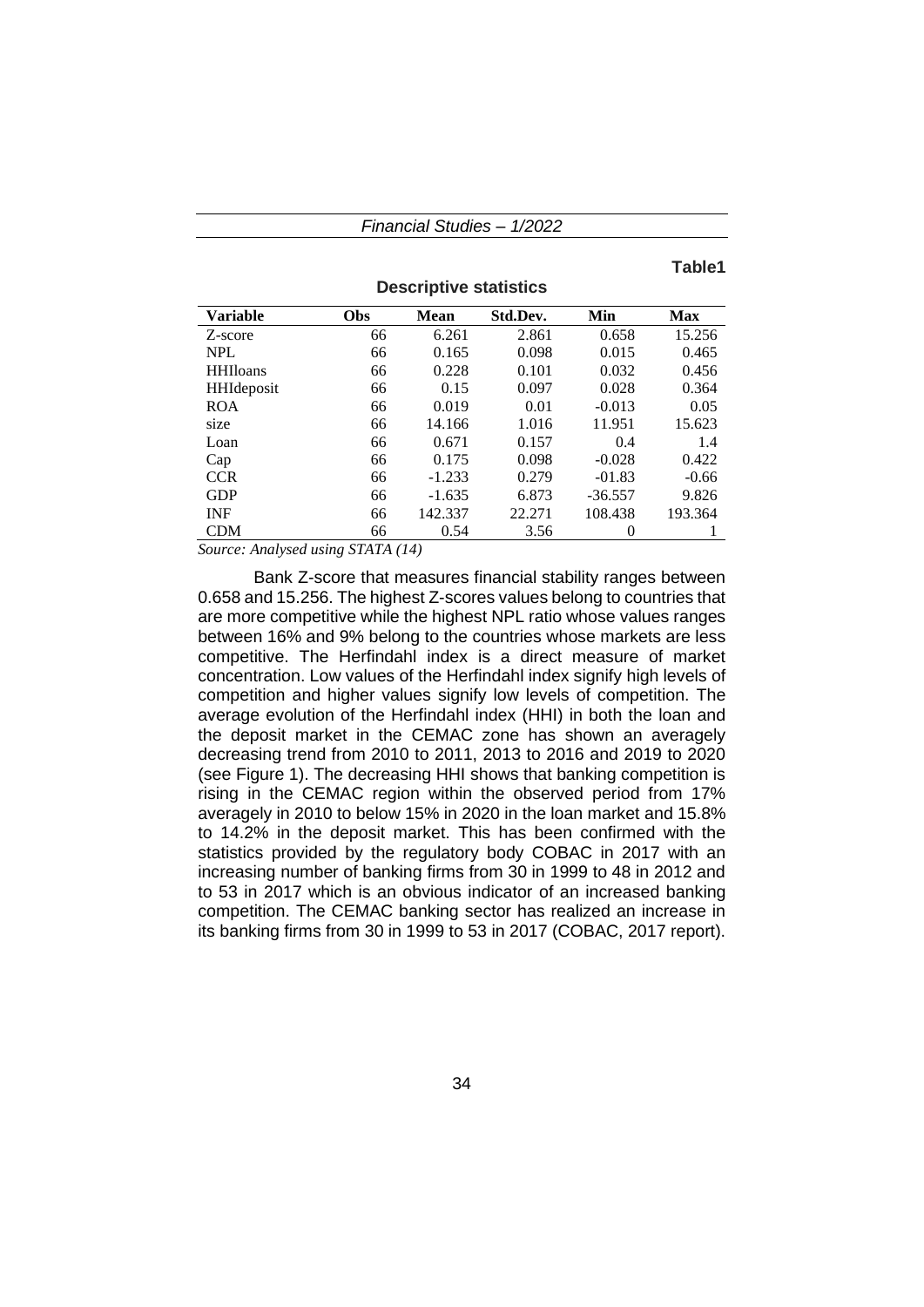**Figure 1 The evolution of banking competition in the CEMAC zone measured by the HHI<sup>1</sup>**



*Source: Authors' compilation from BEAC data, 2021*

The evolution of financial stability measured by bank Z-score and the non-performing loans is shown in Figure 2. Figure 1 also depicts similar trends of the Herfindahl concentration index in both the loan and the deposit market. The statistics provided by BEAC database shows fluctuations in the Herfindahl index. The HHI of the loan market decreases from 0.1689 in 2010 to 0.1565 in 2020. Similarly, the concentration ratio of the deposit market decreases from 0.1572 in 2010 to 0.1461 in 2020. According to the BEAC Report (BEAC, 2020), the CEMAC banking sector has become less concentrated in recent years due to the increasing number of financial institutions in the financial sector. According to this same report, CEMAC countries whose markets are less concentrated (e.g. Cameroon, Gabon and Congo) are more financially stable than countries whose markets are highly concentrated (e.g. Central African Republic and Equatorial Guinea).

*<sup>1</sup> The study employs data collected from the Central Bank of Central African States to compute the Herfindahl index both in the loan and the deposit market as seen in the works of Bahri and Hamza (2020) and Akins et al. (2016).*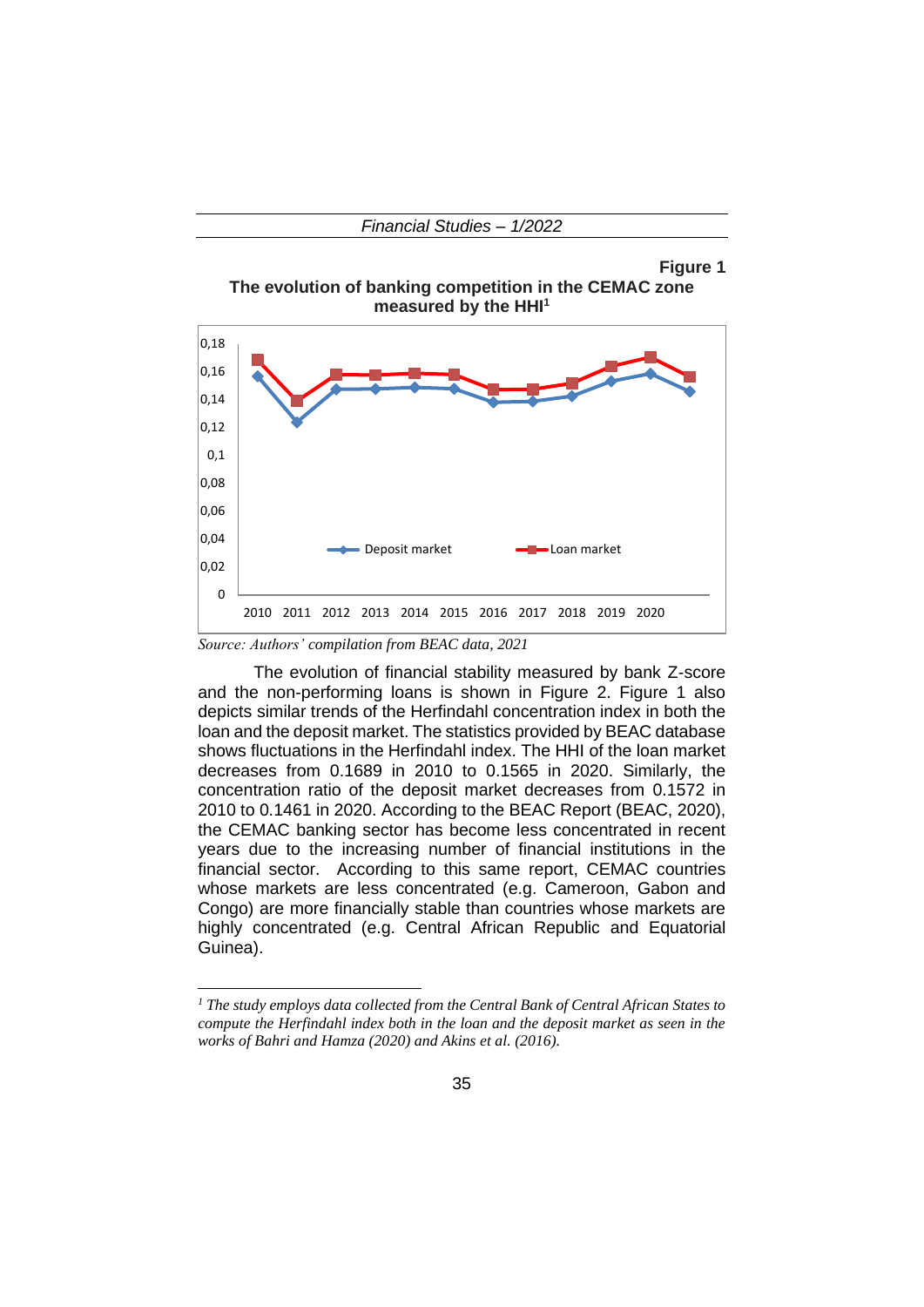



*Source: Authors' compilation from BEAC and IMF (2021) data*

## **3.4. Estimation technique**

This section presents the method and the techniques of analysis. The econometric model is estimated using the ordinary least square (OLS). Due to the limitations of the OLS not addressing the concern of causality, cross-sectional dependence and the problems related to the error term, the Driscoll/Kraay is adopted to address the potential problem of cross-sectional dependence identified by the Frees test presented in Table 2. The Newey-west standard errors (NWSE) technique accounts for autocorrelation of errors and heteroscedasticity (Bertrand et al., 2004, Kolokotrones and Stock, 2019). The autocorrelation of errors and heteroscedasticiy are identified by the Wooldridge and Breusch-Pagan test presented in Table 3. For the robustness analysis, the sample size is reduced by selecting the countries belonging to the lower-income distribution group as classified by the World Bank in 2020: Cameroon, Chad, Central African Republic and Congo while excluding Gabon and

*<sup>2</sup> Financial stability is measured by Bank Z-score as its direct measure and the Nonperforming loans as its inverse measure. Financial stability increases with an increasing Z-score and a decreasing NPL ratio.*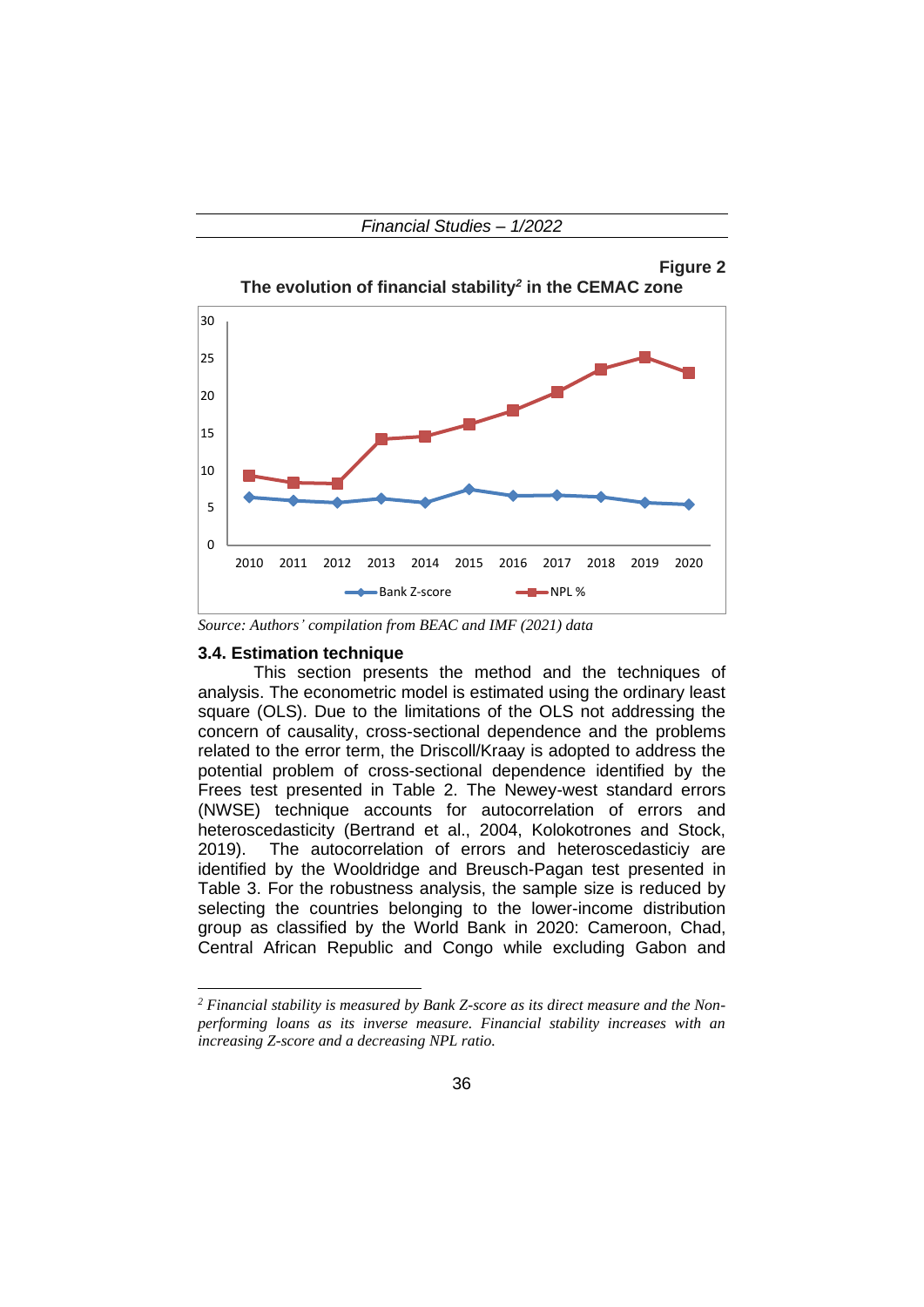|  | <b>Financial Studies -</b> | 1/2022 |
|--|----------------------------|--------|
|--|----------------------------|--------|

Equatorial Guinea who belong to the high income and middle-income countries respectively. The OLS and the 2SLS techniques are applied with the latter aimed to address the potential endogeneity problem that may arise as a result of the correlation between bank-specific and industry variables. It also takes into account a potential correlation between the error term and the study variables.

#### **4. Results and Discussion**

The Herfindahl index (HHI) is employed as an inverse proxy of banking competition in both the loan and the deposit market. Financial stability is measured by the bank's Z-score and the NPL ratio. Bank Zscore has a negative relationship with HHI in both the loan and the deposit market, while HHI has a positive relationship with the NPL ratio in both markets as presented on the scatter plot below**.**

**Figure 3**



**The relationship between financial stability and banking competition in the CEMAC zone (graphical presentation)**

*Source: Author's compilation from BEAC's and IMF (2021) data*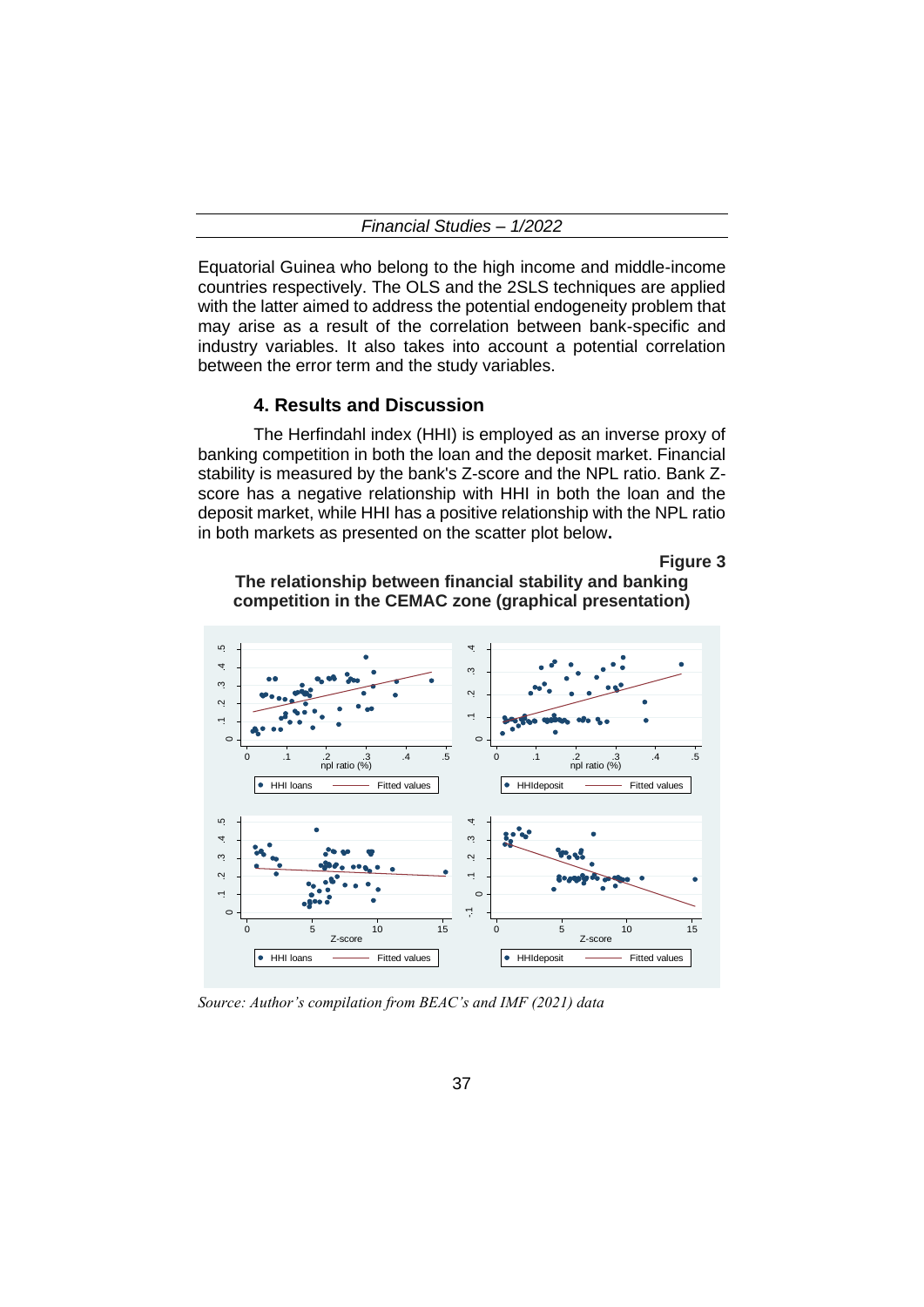This negative relationship shows that banks in the CEMAC zone within the study period are more financially stable when the banking sector is less concentrated**.** This signifies that financial stability increases with an increasing banking competition and decreases with an increasing market concentration. NPL is an indirect measure of financial stability. It is computed as the ratio of non-performing loans to total loans. This relationship has given a hint on a positive effect of competition on financial stability in the CEMAC banking sector but will be confirmed as well in the estimated results.

The Wooldridge test of autocorrelation shows that errors are correlated in both equations of the bank's Z-score and NPL. The result of the test is presented in Table 3. The null hypothesis of no autocorrelation is rejected which signifies the existence of autocorrelation of errors. The result obtained after carrying out the Breusch-Pagan test shows that there is the presence of heteroskedasticity in all the equations of Z-score except for NPL equations. The presence of autocorrelation and heteroskedasticity justifies the adoption of the Newey-West Standard errors technique to address the error term related problems. The result of the heteroskedasticity test is presented in Table 3. Multicollinearity is examined using the Variance inflation factor (VIF) which measures the degree of multicollinearity in a set of multiple variables. There is evidence of the multicollinearity problem if the average VIF for all variables is greater than 6 and the largest individual VIF is greater than 10 (Saadi, 2020). Determining the problem of multicollinearity of the whole model, we can conclude that there is no multicollinearity since all the mean VIF values are less than 6 as recommended by Saadi (2020). Based on the Frees (1995) cross-sectional dependence test, reported in Table 2, we reject beyond the critical value (1%) with the assumptions of cross-sectional independence. From the results obtained after carrying out the Frees test of cross-sectional dependence, we reject the null hypothesis of cross-sectional independence. Based on the Frees (1995) cross-sectional dependence judgment, it, therefore, implies that there is the presence of cross-sectional dependence in the model which can be addressed by the Driscoll/Kraay estimator.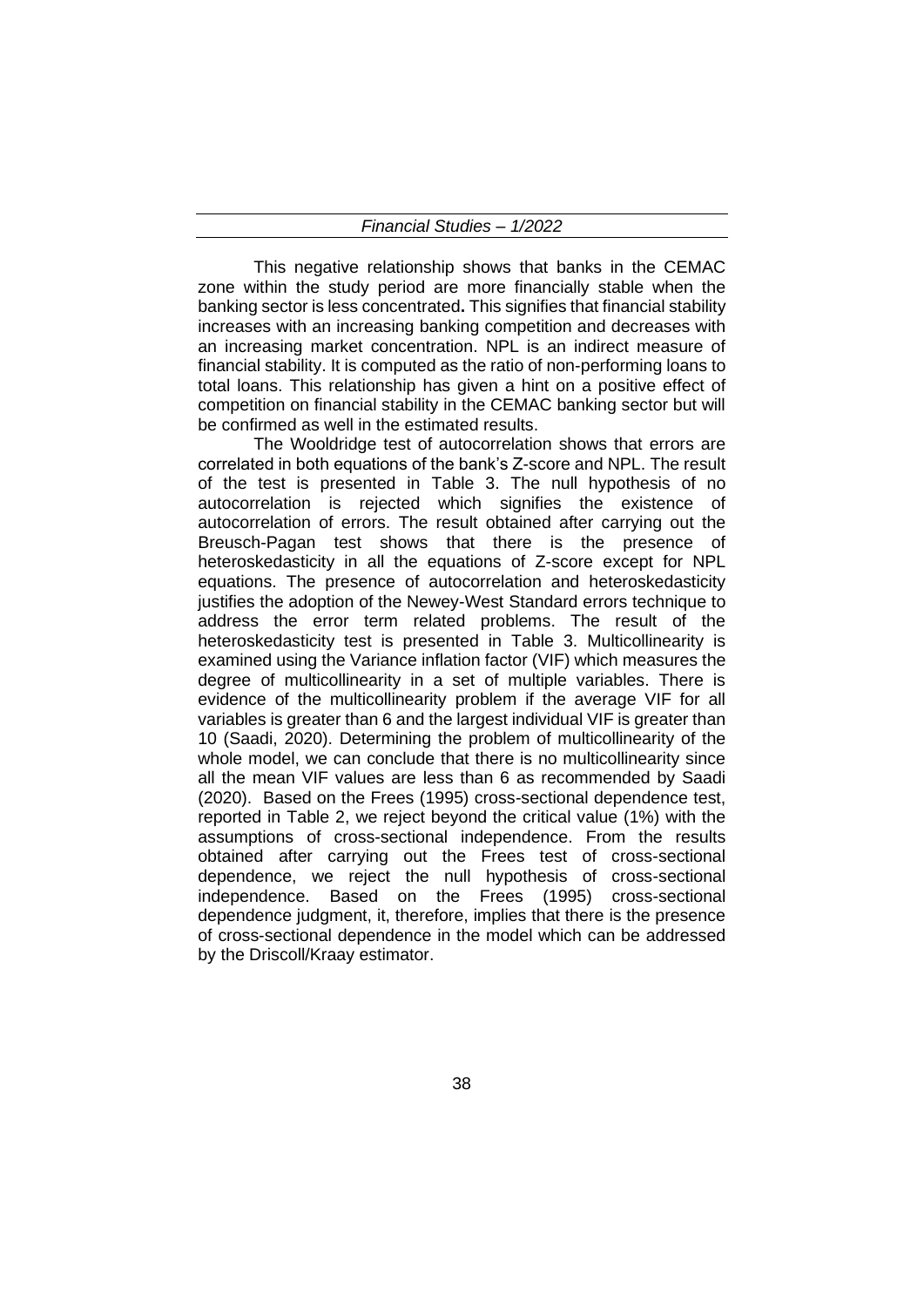## **Table 2**

## **The effect of banking competition on financial stability in the CEMAC zone (Driscoll/Kraay)**

| <b>Variables</b>    | (1)<br><b>LnZscore</b> | (2)<br><b>LnZscore</b> | (3)<br>LnNPL | (4)<br>LnNPL | (5)<br><b>LnZ</b> score | (6)<br><b>LnZ</b> score | (7)<br>LnNPL | (8)<br>LnNPL |
|---------------------|------------------------|------------------------|--------------|--------------|-------------------------|-------------------------|--------------|--------------|
| LnHHIloan           | $-0.222**$             |                        | $0.657***$   |              | $-0.226**$              |                         | $0.482***$   |              |
|                     | (0.0995)               |                        | (0.118)      |              | (0.0898)                |                         | (0.117)      |              |
| LnHHIdep            |                        | $-0.385***$            |              | $0.653***$   |                         | $-0.369***$             |              | $0.688***$   |
|                     |                        | (0.0926)               |              | (0.123)      |                         | (0.0936)                |              | (0.117)      |
| LnROA               | $-0.166$               | $-0.124$               | $-0.158$     | $-0.324***$  | $-0.190*$               | $-0.119$                | $-0.200$     | $-0.356***$  |
|                     | (0.103)                | (0.0893)               | (0.123)      | (0.118)      | (0.104)                 | (0.0903)                | (0.135)      | (0.113)      |
| Luloan              | $0.493*$               | $0.763***$             | 1.090***     | $0.709**$    | $0.455*$                | $0.727***$              | $1.081***$   | $0.589*$     |
|                     | (0.271)                | (0.258)                | (0.321)      | (0.341)      | (0.268)                 | (0.263)                 | (0.349)      | (0.328)      |
| Size                | $-0.712***$            | $-0.738***$            | 0.0243       | 0.184        | $-0.703***$             | $-0.702***$             | $0.215*$     | $0.230**$    |
|                     | (0.108)                | (0.0922)               | (0.128)      | (0.122)      | (0.0987)                | (0.0902)                | (0.128)      | (0.113)      |
| Lncapit             | $0.0872***$            | $0.0590***$            | $-0.00634$   | $0.0442***$  | $0.0878***$             | $0.0590***$             | $-0.00826$   | $0.0463***$  |
|                     | (0.0108)               | (0.0117)               | (0.0129)     | (0.0154)     | (0.0107)                | (0.0118)                | (0.0139)     | (0.0147)     |
| <b>CCR</b>          | $2.650***$             | $1.942***$             | $-1.815***$  | $-0.673$     | $2.719***$              | 1.983***                | $-1.844***$  | $-0.474$     |
|                     | (0.291)                | (0.321)                | (0.346)      | (0.425)      | (0.290)                 | (0.330)                 | (0.377)      | (0.413)      |
| <b>GDPPC</b>        | $-0.0153$              | $-0.0111$              | $-0.0363***$ | $-0.0354***$ | $-0.0188*$              | $-0.00914$              | $-0.0227*$   | $-0.0400***$ |
|                     | (0.0113)               | (0.0103)               | (0.0135)     | (0.0137)     | (0.0105)                | (0.0102)                | (0.0137)     | (0.0128)     |
| inflation           | $-0.0855***$           | $-0.0764***$           | $-0.000552$  | $-0.0217$    | $-0.0825***$            | $-0.0795***$            | $-0.0140$    | $-0.0198$    |
|                     | (0.0186)               | (0.0168)               | (0.0220)     | (0.0223)     | (0.0179)                | (0.0167)                | (0.0233)     | (0.0209)     |
| <b>CDMI</b>         | $-0.322$               | 0.194                  | $0.946***$   | $-0.364$     |                         |                         |              |              |
|                     | (0.254)                | (0.188)                | (0.301)      | (0.249)      |                         |                         |              |              |
| CDM2                |                        |                        |              |              | $0.397*$                | $-0.0420$               | $-0.248$     | $0.645***$   |
|                     |                        |                        |              |              | (0.221)                 | (0.183)                 | (0.288)      | (0.229)      |
| Constant            | $12.68***$             | $11.68***$             | $-3.667**$   | $-3.445*$    | $12.31***$              | $11.50***$              | $-5.348***$  | $-4.142**$   |
|                     | (1.460)                | (1.346)                | (1.733)      | (1.782)      | (1.451)                 | (1.376)                 | (1.886)      | (1.719)      |
| Obs                 | 64                     | 64                     | 64           | 64           | 64                      | 64                      | 64           | 64           |
| R-squared           | 0.770                  | 0.810                  | 0.725        | 0.716        | 0.776                   | 0.806                   | 0.679        | 0.742        |
| Number of ID        | 6                      | 6                      | 6            | 6            | 6                       | 6                       | 6            | 6            |
| Frees test          | 0.077                  | 0.187                  | 0.293        | 0.074        | 0.041                   | 0.632                   | 0.032        | 0.716        |
| thata <sub>95</sub> | 0                      | $\theta$               | 0            | $\mathbf{0}$ | $\mathbf{0}$            | $\mathbf{0}$            | $\mathbf{0}$ | 0            |

*Notes: Standard errors in parentheses; \*\*\*, \*\* and \* Denote significance level at 1%, 5% and 10%. Zscore= Bank z-score, NPL= non-performing loans ratio, HHIloan and HHIdep represent the Herfindahl Index in the loan and the deposit markets respectively, SIZE= bank size measured by banks' assets, ROA= return on assets, Loan= loans ratio, INF- the rate of inflation, GDP= gross domestic product per capita, CCR= control of corruption, CDM1 and CDM2: represents the French and the Portuguese colonization dummy variables respectively.*

The results presented in Table 2 are that of the Driscoll/Kraay estimator which takes into consideration the potential cross-sectional dependence problem indicated by the Frees (1995) test presented in Table 2. From the Frees test of cross-sectional dependence, we reject the null hypothesis of cross-sectional independence. The problems of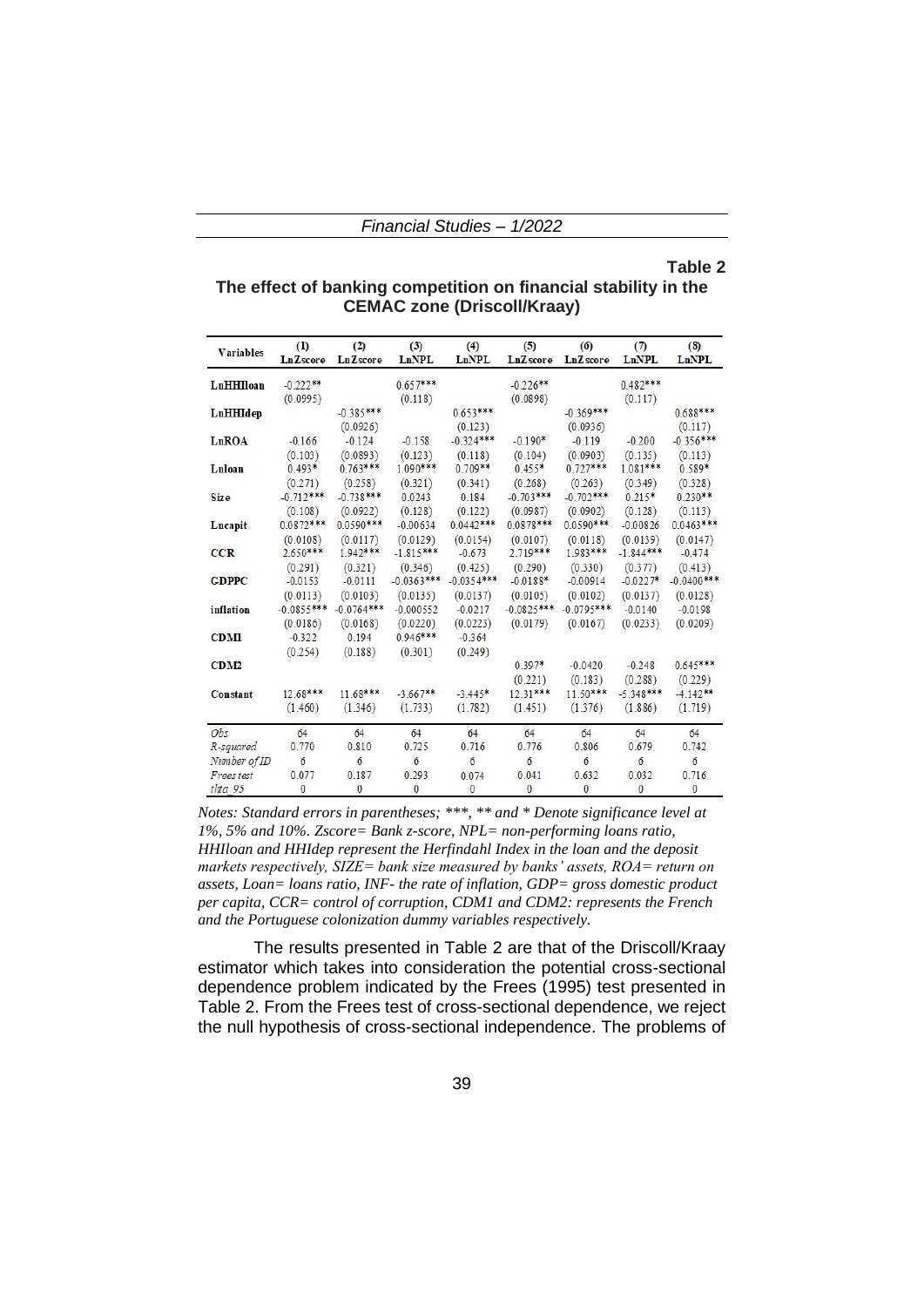| 1/2022<br><b>Financial Studies -</b> |
|--------------------------------------|
|--------------------------------------|

heteroscedasticity and autocorrelation of errors tested by the Wooldridge and Breusch-Pagan tests led to the application of the Newey-West Standard Errors (NWSE, Table 3 results) technique which addresses problems related the error term (Bertrand et al., 2004, Kolokotrones and Stock, 2019). The techniques of estimation applied in the study addressed the different related estimation issues that could cause the biasness of the results.

**Table 3**

| The effect of banking competition on financial stability in the |  |
|-----------------------------------------------------------------|--|
| <b>CEMAC zone (NWSE)</b>                                        |  |

| <b>Variables</b>           | (1)<br>Ln Z-score Ln Zscore | (2)                     | (3)<br>LnNPL          | (4)<br>LnNPL          | (5)<br><b>Ln Zscore</b> | (6)<br><b>Ln Zscore</b> | (7)<br>LnNPL         | (8)<br>LnNPL          |
|----------------------------|-----------------------------|-------------------------|-----------------------|-----------------------|-------------------------|-------------------------|----------------------|-----------------------|
| LnHHIloan                  | $-0.222*$<br>(0.121)        |                         | $0.657***$<br>(0.135) |                       | $-0.226**$<br>(0.0997)  |                         | $0.482**$<br>(0.188) |                       |
| $L$ n $HH$ Idep            |                             | $-0.385***$<br>(0.0833) |                       | $0.653***$<br>(0.157) |                         | $-0.369***$<br>(0.0815) |                      | $0.688***$<br>(0.164) |
| LnROA                      | $-0.166$                    | $-0.124$                | $-0.158$              | $-0.324***$           | $-0.190$                | $-0.119$                | $-0.200*$            | $-0.356***$           |
|                            | (0.119)                     | (0.108)                 | (0.103)               | (0.0906)              | (0.121)                 | (0.108)                 | (0.102)              | (0.0999)              |
| Luloan                     | $0.493*$                    | $0.763***$              | 1.090***              | $0.709**$             | $0.455*$                | $0.727***$              | $1.081**$            | $0.589**$             |
|                            | (0.280)                     | (0.257)                 | (0.310)               | (0.283)               | (0.265)                 | (0.250)                 | (0.425)              | (0.281)               |
| Size                       | $-0.712***$                 | $-0.738***$             | 0.0243                | 0.184                 | $-0.703***$             | $-0.702***$             | 0.215                | $0.230*$              |
|                            | (0.175)                     | (0.152)                 | (0.137)               | (0.133)               | (0.146)                 | (0.146)                 | (0.212)              | (0.127)               |
| Lncapit                    | $0.0872***$                 | $0.0590***$             | $-0.00634$            | $0.0442**$            | $0.0878***$             | $0.0590***$             | $-0.00826$           | $0.0463**$            |
|                            | (0.0135)                    | (0.0136)                | (0.00995)             | (0.0181)              | (0.0133)                | (0.0132)                | (0.0108)             | (0.0183)              |
| <b>CCR</b>                 | $2.650***$                  | 1.942***                | $-1.815***$           | $-0.673$              | 2.719***                | 1.983***                | $-1.844***$          | $-0.474$              |
|                            | (0.363)                     | (0.389)                 | (0.505)               | (0.544)               | (0.348)                 | (0.376)                 | (0.516)              | (0.551)               |
| <b>GDP</b>                 | $-0.0153$                   | $-0.0111$               | $-0.0363***$          | $-0.0354***$          | $-0.0188$               | $-0.00914$              | $-0.0227*$           | $-0.0400***$          |
|                            | (0.0127)                    | (0.0127)                | (0.0112)              | (0.0116)              | (0.0127)                | (0.0113)                | (0.0129)             | (0.0107)              |
| inflation                  | $-0.0855***$                | $-0.0764***$            | $-0.000552$           | $-0.0217$             | $-0.0825***$            | $-0.0795***$            | $-0.0140$            | $-0.0198$             |
|                            | (0.0138)                    | (0.0119)                | (0.0234)              | (0.0226)              | (0.0129)                | (0.0118)                | (0.0287)             | (0.0176)              |
| <b>CDM1</b>                | $-0.322$<br>(0.382)         | 0.194<br>(0.230)        | $0.946***$<br>(0.300) | $-0.364$<br>(0.306)   |                         |                         |                      |                       |
| CDM2                       |                             |                         |                       |                       | 0.397<br>(0.304)        | $-0.0420$<br>(0.203)    | $-0.248$<br>(0.468)  | $0.645**$<br>(0.285)  |
| Constant                   | 12.68***                    | 11.68***                | $-3.667*$             | $-3.445*$             | $12.31***$              | $11.50***$              | $-5.348*$            | $-4.142**$            |
|                            | (2.046)                     | (1.946)                 | (2.098)               | (2.051)               | (1.919)                 | (1.977)                 | (3.086)              | (2.024)               |
| <i><b>Observations</b></i> | 64                          | 64                      | 64                    | 64                    | 64                      | 64                      | 64                   | 64                    |
| Wooldridge                 | 0.0092                      | 0.0029                  | 0.0005                | 0.0050                | 0.0071                  | 0.0020                  | 0.0005               | 0.0051                |
| Breusch-                   | 0.0125                      | 0.0024                  | 0.3383                | 0.2050                | 0.0127                  | 0.0021                  | 0.569                | 0.0574                |
| Pagan test<br>Rank         | 10                          | 10                      | 10                    | 10                    | 10                      | 10                      | 10                   | 10                    |

*Notes: Standard errors in parentheses; \*\*\* p<0.01, \*\* p<0.05, \* p<0.10. CDM1 and CDM2 signify the dummy variable of the French and the Portuguese former colonies respectively. The first four equations contain the French former colonies while the last four represents that which takes into account the Portuguese former colony.*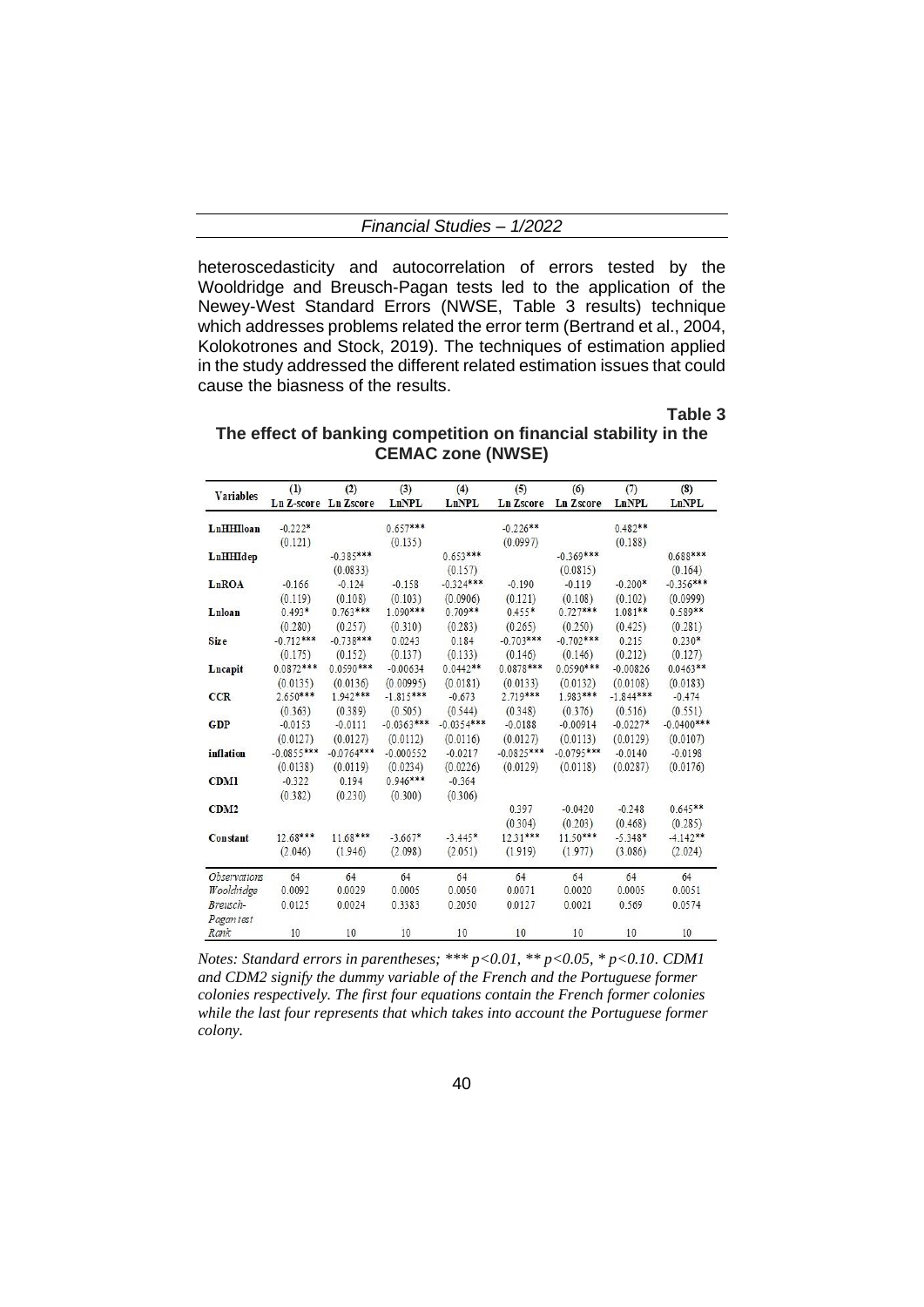The result presented in Table 3 according to Kolokotrones and Stock (2019) is one of the best techniques to address the error term related problems like autocorrelation and heteroscedasticity.

The application of the Dricoll/Kraay and the Newey-West Standard errors as techniques of estimations is guided after carrying out Frees tests of cross sectional dependence in Table 2, realizing that there exist a cross sectional dependence, Breusch-Pagan test for heteroskedasticity (Table 3), the multi-colinearity test in appendix 5 and the Wooldridge autocorrelation tests presented in Table 2 whose results indicated some problems related to the error term. The various coefficients of determination of the model in appendix 1 as well as in Table 2 are between 68% and 81% suggesting a good quality adjustment of the model. The Probability associated with the values of Fisher for both equations are significant at 1% which shows that the model is well estimated and globally significant.

The Herfindahl index is a direct measure of market concentration and an inverse measure of banking competition. It is statistically significant at 1% and 5% levels and affects financial stability negatively in both the loan and the deposit markets. From the results obtained above, the bank z-score decreases with an increasing HHI in both equations of Z-score in the loans and the deposit market, and NPL increases with an increasing HHI in both equations of NPL. It signifies that financial stability in the CEMAC zone decreases with an increasing market concentration and a decreasing banking competition. The negative relationship between the Herfindahl index and financial stability measured by the bank Z-score indicates that banking competition is positively related to financial stability which is accredited to the recent financial development in the CEMAC zone. The result is in conformity with the findings of Akins et al. (2016), and Turk-Ariss (2010) and contradicts that of Fang et al. (2014). The HHI has a positive and a statistically significant effect on non-performing loans at a 1% significance level. It is employed in literature as an inverse measure of financial stability. This signifies that the ratio of nonperforming loans increases with an increasing market concentration and a decreasing banking competition which renders the CEMAC banking sector unstable. It, therefore, signifies that banking competition is preferable in the CEMAC zone since an increased market power increases the ratio of non-performing loans. This result is in conformity with the results of Akins et al. (2016) and contradicts that of Fang et al. (2014). The positive relationship between banking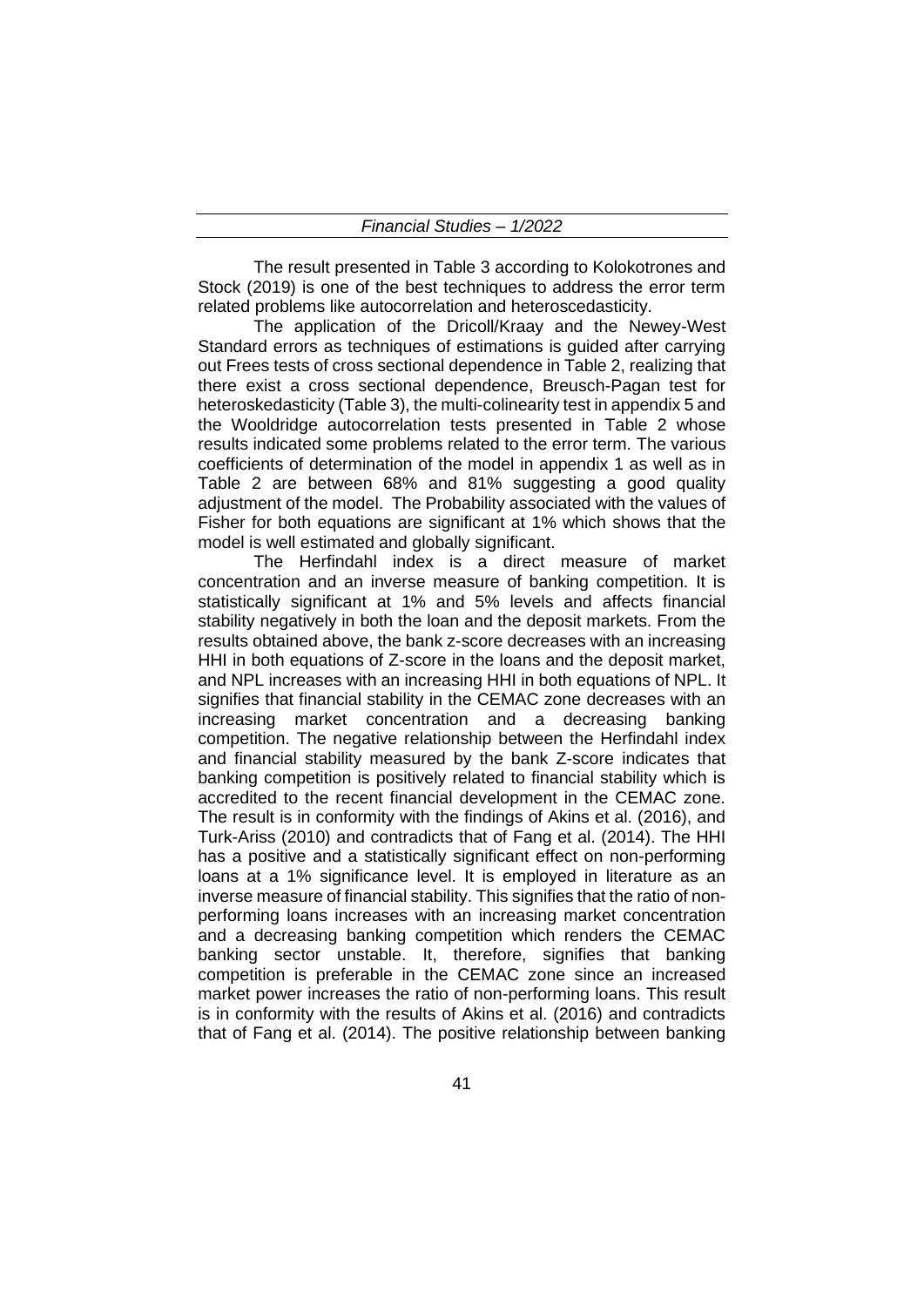competition and financial stability is in conformity with the results obtained in some studies such as in the works of Kasman and Kasman (2015), Fiordelisi and Mare (2014) Turusbekova et al. (2020) and Bașar et al. (2021). These results support the competition-stability view of Boyd and De Nicoló (2005). The finding of the study shows that financial stability in the CEMAC zone increases with an increasing degree of competition. The result contradicts the findings of Fang et al. (2014) and Hope et al. (2013).

Bank return on assets is used in literature as a measure of a bank's profitability. It has a positive and statistically significant effect on financial stability at a 1% level for equations 5 and 6 of the bank Zscore. This finding is consistent and in line with the literature and the argument behind the negative relationship between return on assets and financial stability is based on the fact that a bank's profitability leads to individual bank stability which brings about financial stability to the banking sector. There is a negative relationship between nonperforming loans and return on assets at a 1% significance level for both equations on non-performing loans. It implies that the ratio of nonperforming loans to total loans of banks in the CEMAC zone falls as their returns on assets increase. Bank size is measured by the natural logarithm of total assets. Bank size has a negative and statistically significant effect at 1% as seen in Equations 1 and 2 of bank Z-score but appeared to be insignificant on other equations of Z-score. According to the competition-stability advocates, bank size decreases in competitive markets which are likely to be more financially stable than in the less competitive market. Banks increase their risk-taking when they grow large in size seeking high profit which can lead them to engage in risky activities and thus putting the aspects of the sector stability into perspective. The coefficient of bank size is statistically significant at 1% and positively affects non-performing loans which imply that the non-performing loan ratio in the CEMAC zone increases with increasing bank assets. This result is consistent with the findings in the literature and is in conformity with the findings of Yin (2019), Hope et al. (2013), Kasman and Kasman (2015).

The rate of inflation harms financial stability at 1% significance level for bank Z-score and non-performing loans equations. The negative effects of inflation on financial stability is justifiable in literature based on the stand that an increase in lending rate leads to a reduction in the value of money as it increases the cost of capital which may lead to a decrease in the demand for money bringing about financial panic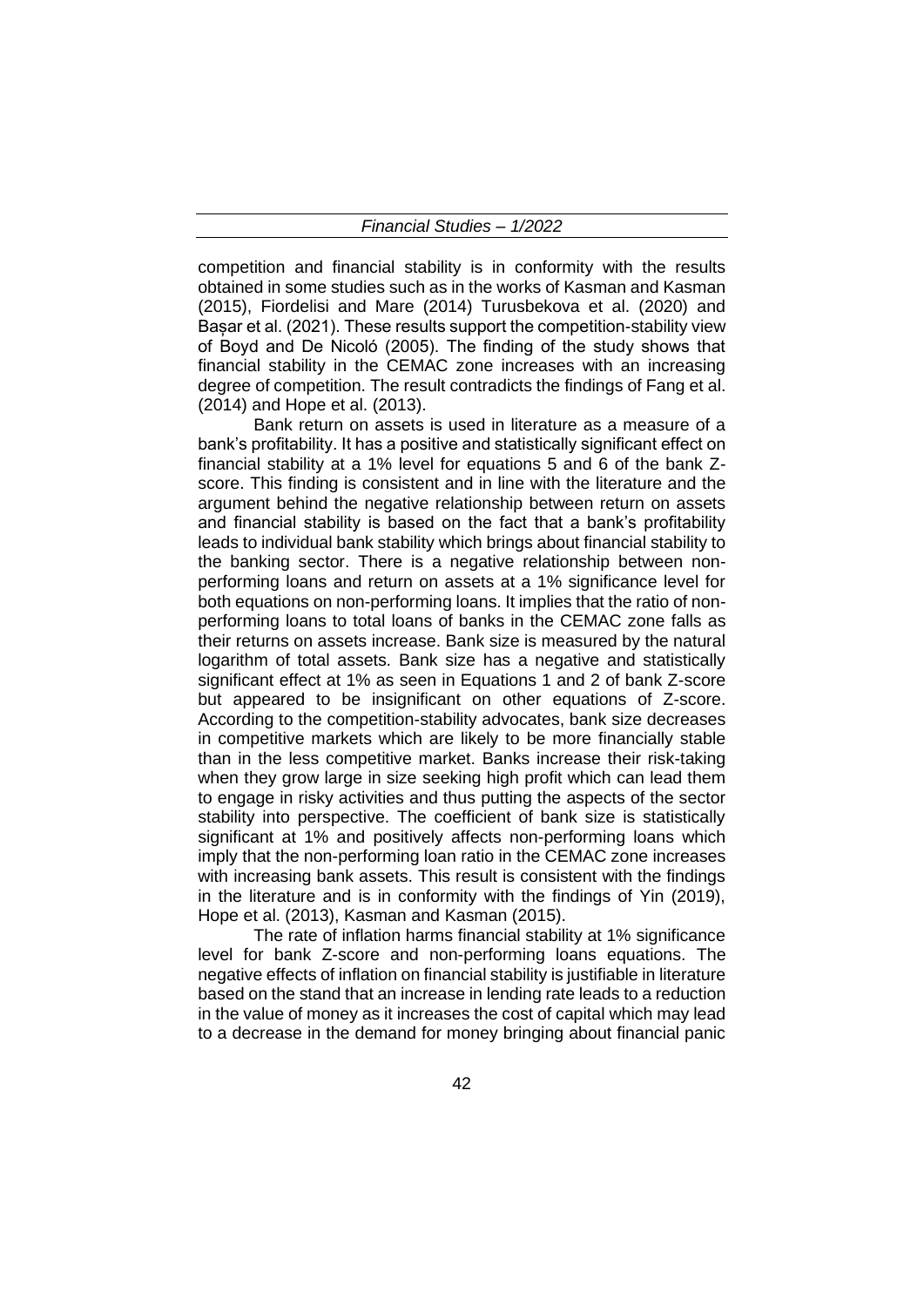to banks mostly depending on interest paid on loans to finance their activities. The result of Doan et al. (2020) and Fang et al. (2014) supports the findings of the study. Conversely, inflation has a negative and significant effect on the ratio of non-performing loans which signifies that the ratio of non-performing loans increases with an increasing rate of inflation and thus renders the economy unstable if measures are not taken to resolve its effects. The negative relationship between non-performing loans and the inflation rate is supported with the findings of Fang et al. (2014). Economic growth measured by gross domestic product per capita has a negative and statistically significant effect at a 1% for equation 5 of bank Z-score. This signifies that the CEMAC zone becomes more financially stable when gross domestic product decreases and less stable when it increases. Conversely, there is also a negative effect of GDPPC on non-performing loans at 1% significance for all its equations except equation 8, which shows that non-performing loans increases with a decrease in gross domestic product per capita. This contradicts the results of the first equation but is justifiable if banks charge higher rates in periods of economic boom that could cause customers inability to refund their loans at the maturity date and otherwise if bank customers fulfill their commitments during or before the maturity date. This result conforms to the findings of Fang (2014), Kasman and Kasman (2015).

The findings on the positive effects of corruption control on financial stability shows that the CEMAC banking system becomes more stable when the anti-laws of corruptions are implemented and put into practice. Control of corruption shows a 1% significant effect on bank Z-score and a negative statistically significant effect at 1% level for both equations of NPL ratio. The findings are supported by the works of Yin (2019) and Yin and Zhang (2019) whose findings reveal a positive relationship between control of corruption and financial stability. The dummy variable of French colonization (CDM1) is negatively related to financial stability measured by bank-score, but appeared to be insignificant and has a statistically significant positive effect on non-performing loans at a 1% in equation 3. Relatively, the dummy variable of the Portuguese colonization affects financial stability negatively as shown by its positive and significant effect on NPL at 1%. The CEMAC countries that were colonized by the French are more financially stable than Equatorial Guinea colonized by the Portuguese as shown by the Z-score values provided by the World Bank Z-score which presents Cameroon and Gabon with the highest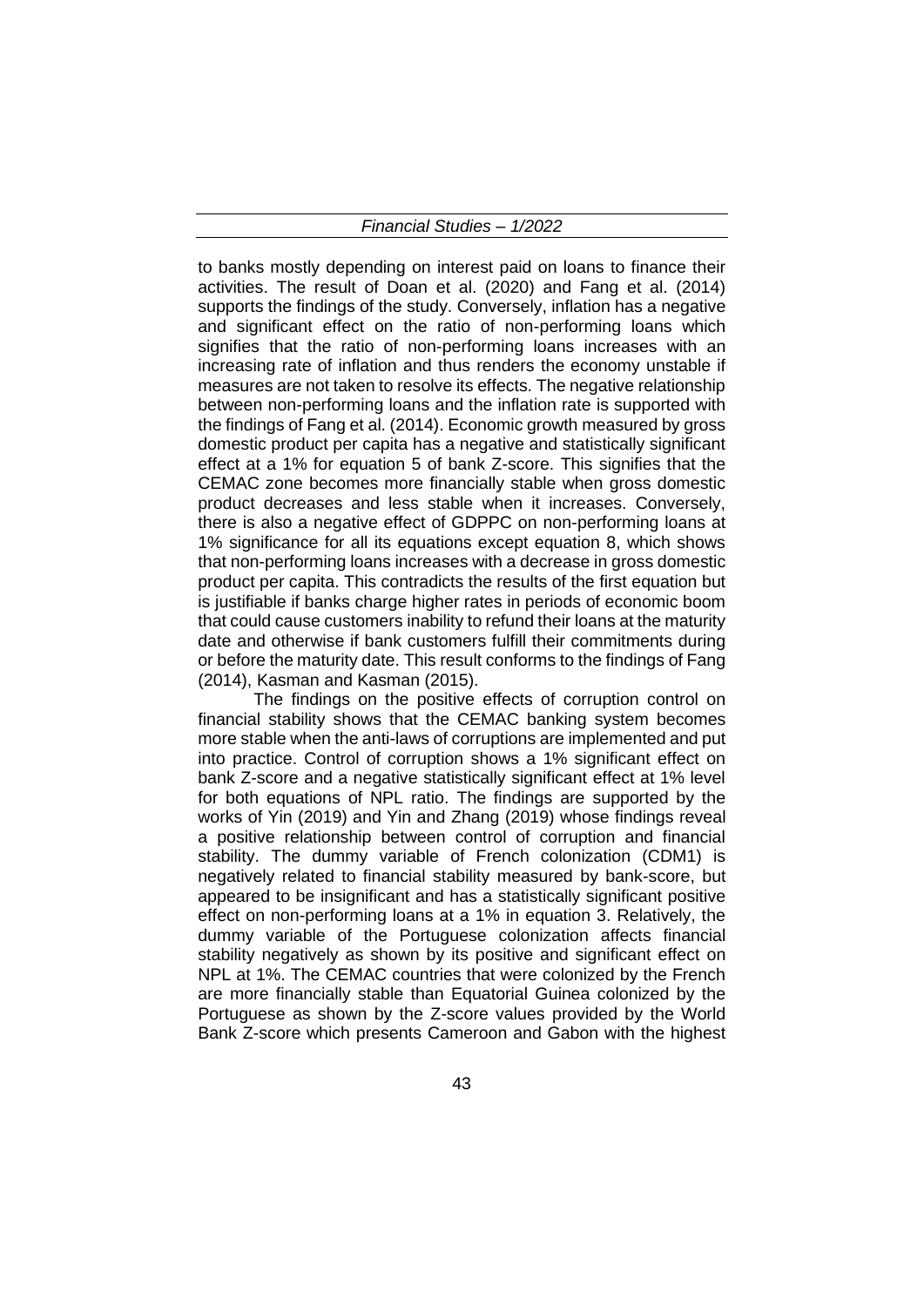score. It shows that the colonial rule in the CEMAC zone has brought about stability in the French colonies than in the Portuguese colony. The finding of the positive effect of colonization is supported with the works of EbereNwazonobi et al. (2020) who argued that colonialism was a mix blessing to the African economy and is the reason behind African financial development and integration to the world financial system.

**Robustness analysis** of the study is done by using the recent World Bank classification of countries (in 2021) into different income groups. The CEMAC states that belong to the high and the middleincome groups are Gabon and Equatorial Guinea respectively. Cameroon, Congo, Chad and the Central African Republic belong to the low-income groups. The robustness analysis is conducted in the low-income countries by applying the ordinary least square (OLS) and the 2SLS to take into consideration the potential problem of endogeneity which may occur as a result of the correlation between the predictor and bank specific variables. The result of the robustness analysis is presented in Table 4.

From observations, the signs of the explanatory variables remained consistent with the two techniques of estimation (OLS in appendix 2 and the 2SLS in Table 3). The only change is the significance level. There still remained a negative effect of HHI on Zscore in both the loan and the deposit market, and a positive effect between the HHI and the NPL ratio in both the two markets. It therefore confirms the findings of the previous results with the full sample of six countries and 66 observations (Table 2 and Table 3) that banking competition has a positive effect on financial stability since the HHI is an inverse measure of banking competition.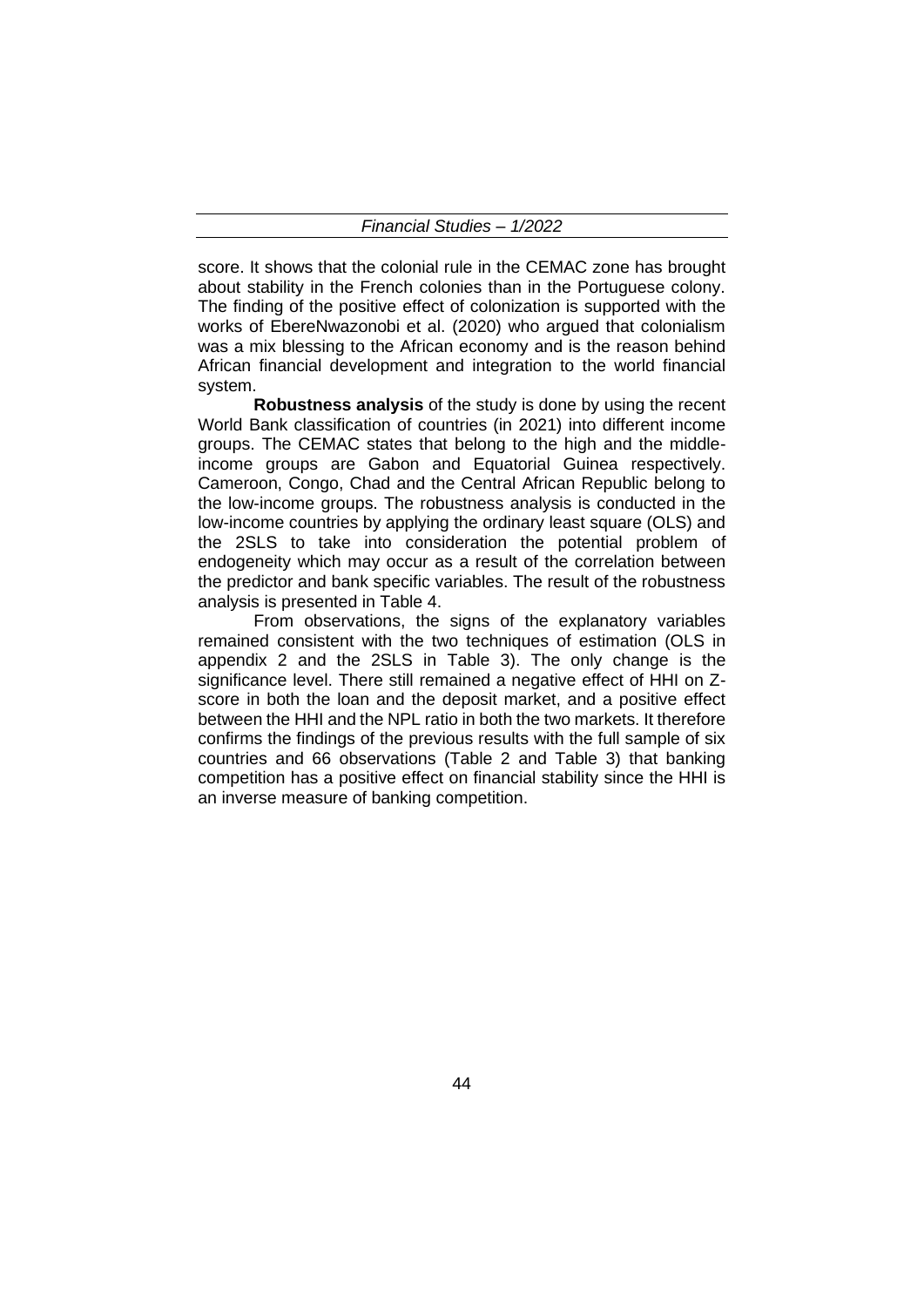#### **Table 4**

## **The effect of banking competition on financial stability in the CEMAC zone (2SLS)**

| <b>Variables</b> | (1)<br>LnZscore | (2)<br>LnZscore | (3)<br>LnNPL | (4)<br>LnNPL |
|------------------|-----------------|-----------------|--------------|--------------|
| LnHHIloans       | $-0.0788$       |                 | $0.563***$   |              |
|                  | (0.0913)        |                 | (0.134)      |              |
| LnHHIdeposit     |                 | $-0.148$        |              | $0.637***$   |
|                  |                 | (0.114)         |              | (0.207)      |
| LnROA            | $-0.123$        | $-0.0758$       | $-0.0209$    | $-0.295***$  |
|                  | (0.102)         | (0.0849)        | (0.103)      | (0.0830)     |
| LnLoan           | $-0.369$        | $-0.0924$       | $2.033***$   | $1.168*$     |
|                  | (0.321)         | (0.443)         | (0.368)      | (0.621)      |
| Size             | $-0.935***$     | $-0.955***$     | 0.225        | $0.522***$   |
|                  | (0.135)         | (0.119)         | (0.159)      | (0.133)      |
| Cap-ratio        | $0.106***$      | $0.0920***$     | $-0.0155*$   | $0.0411*$    |
|                  | (0.00847)       | (0.0140)        | (0.00835)    | (0.0208)     |
| <b>CCR</b>       | 2.479***        | $2.214***$      | $-2.994$ *** | $-2.390***$  |
|                  | (0.573)         | (0.603)         | (0.631)      | (0.846)      |
| GDPPC            | $-0.000844$     | 0.00190         | $-0.0276**$  | $-0.0380***$ |
|                  | (0.00891)       | (0.00906)       | (0.0104)     | (0.00939)    |
| INF              | $-0.0588$ ***   | $-0.0565$ ***   | $-0.00356$   | $-0.0252$    |
|                  | (0.0149)        | (0.0135)        | (0.0191)     | (0.0179)     |
| Constant         | $14.32***$      | $14.36***$      | $-6.332**$   | $-9.859***$  |
|                  | (2.143)         | (1.965)         | (2.537)      | (2.428)      |
| Observations     | 42              | 42              | 42           | 42           |
| R-squared        | 0.877           | 0.879           | 0.869        | 0.841        |
| r2 a             | 0.847           | 0.850           | 0.838        | 0.803        |
| ct m             | 8               | 8               | 8            | 8            |

*Robust standard errors in parentheses; \*\*\* p<0.01, \*\* p<0.05, \* p<0.10 \*\*\*, \*\* and \* denote significance level at 1%, 5% and 10% respectively.*

Also addressing the problems related to the error term as depicted in Table 3 result of the NWSE and that of the cross-sectional dependence problem as in Table 2 (Driscoll/Kraay estimated results), the findings remained consistent.

## **5. Conclusion and policy recommendations**

The study assesses the effect of banking competition on financial stability in the CEMAC banking sector over the period 2010 to 2020. The data on different variables were collected from IMF (2021), WGI (2021), World Development Indicators (2021) and BEAC (2021)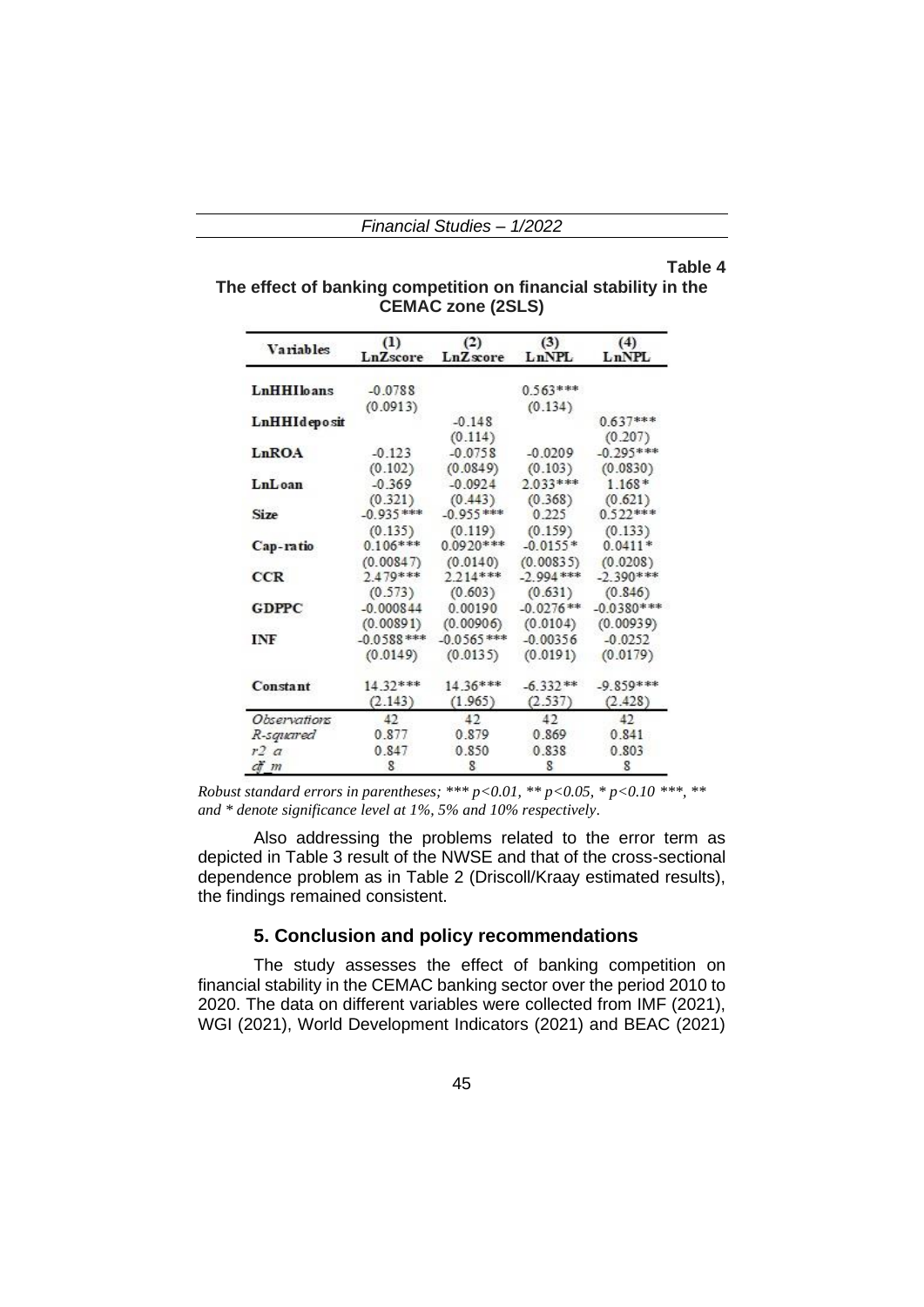data on banks financial statement. Empirical evidence in support of the competition-fragility and competition-stability views is rather mixed in literature. Supporting the arguments of Boyd and De Nicolo (2005), the study findings reveal a positive effect of competition on financial stability and are in line with the competition-stability paradigm. The study employs the Drsicoll/Kraay and the Newey-West standard errors (NWSE) techniques of estimation and the 2SLS of selected lower income countries analysis with the 2SLS for robustness analysis. The main idea in the competition-stability hypothesis supported by the results obtained in the study is that less competition leads to higher lending rate, which could increase the possibility of customers default due to borrowers' moral hazard and the inability to withstand high cost of funds. Hence, banks end up dealing with increased non-performing loans as shown by a positive relationship between market power, concentration and non-performing loans.

The result of the study is in support of the competition-stability relationship consistent in literature. There is a significant and a negative relationship between market concentration and financial stability in the CEMAC zone measured by the Herfindahl index in both the loan and the deposit market. The finding of the study shows that the CEMAC banking system is more financially stable in competitive conditions showed by the negative relationship between the Herfindahl index (HHI) and bank Z-score. The CEMAC banking system is financially stable when banks have less market power and operating in a competitive system. This result is in line with the findings of many prior studies, such as the works of Maji and Hazarika (2018), Alhassan and Biekpe (2018), Kasman and Kasman (2015), Schaeck and Cihák (2014) and Jiménez et al. (2013). The result confirms the competitionstability hypothesis.

The findings of this study have broader implications to policymakers in the CEMAC member states whose targets are aimed at ensuring competition that ensures financial stability, helping them devise appropriate regulations, particularly on private monitoring and setting efficient risk management systems that would spawn a righteous cycle that enhances financial stability of the banking sector. The study recommends the committee of financial stability to work in collaboration with COBAC to ensure the internal control of banks and the follow-up of prudential ratios established to ensure the system stability. The financial stability committee of Central African states (CSF-AC) is recommended to optimize competition intensity and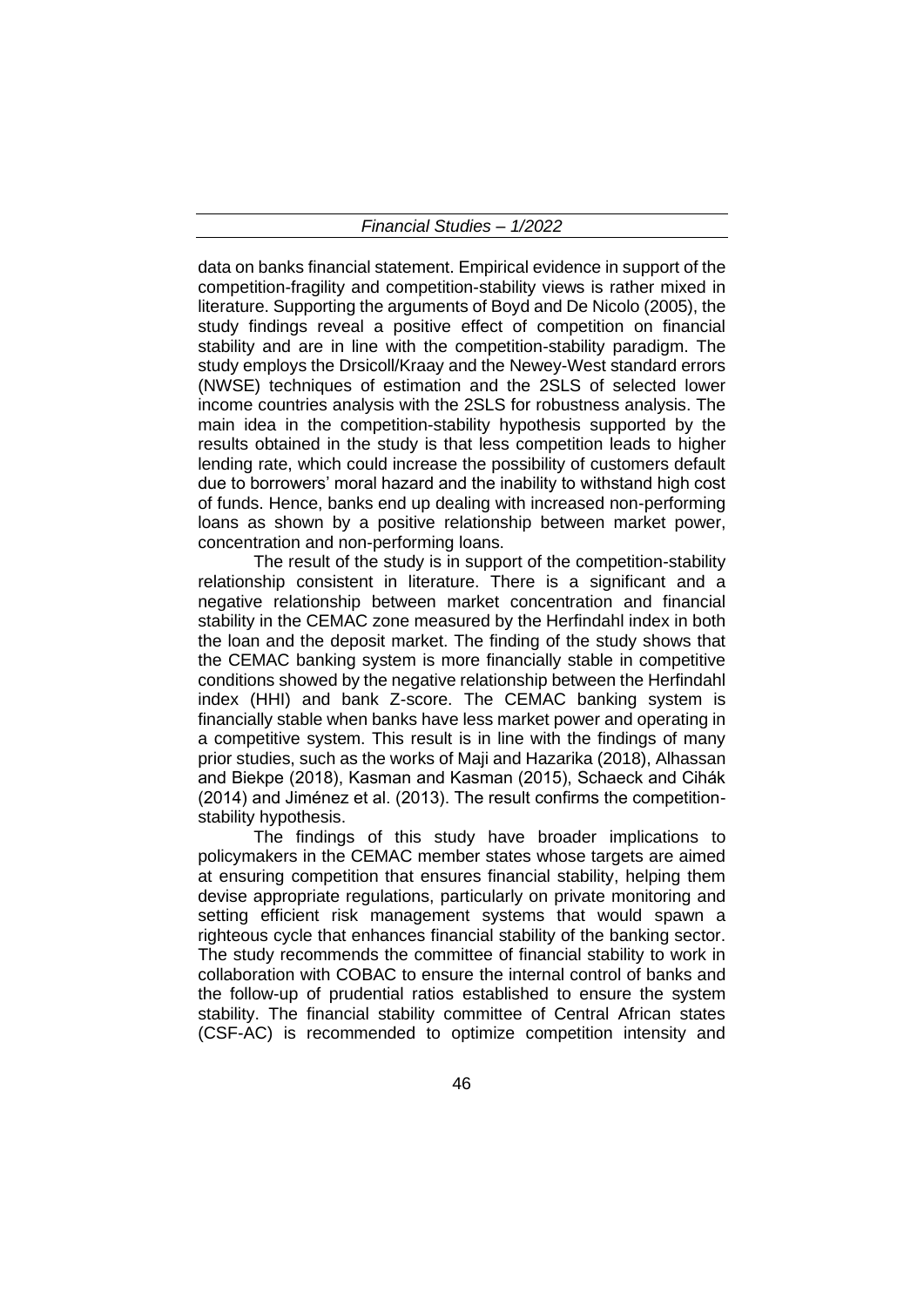embrace a relatively cautious strategy for assessing and approving mergers and acquisitions at an indigenous level. The government of the various six member states should work in collaboration with the CEMAC regulatory body and the central bank to ensure stability at individual bank level and the sectorial level, and also to ensure competition that brings about financial stability. The government is recommended to focus on integrating the banking sector to the economic sector to contribute enormously to economic, financial and political stability of the CEMAC zone and to improve the state of development in the region.

## **Disclosure statement**

The author(s) declared no potential conflicts of interest with respect to the research, authorship, and/or publication of this article.

#### **References**

- 1. Adjei-Frimpong, K., Gan, C., & Hu, B. (2016). Competition in the banking industry: Empirical evidence from Ghana. *Journal of Banking Regulation*, 17(3), pp. 159-175.
- 2. Akins, B., Li, L., Ng, J., & Rusticus, T.O. (2016). Bank competition and financial stability: evidence from the financial crisis. *Journal of Financial and Quantitative Analysis*, 51(1), pp. 1-28.
- 3. Al Salamat, W., & Al-Kharouf, S. (2021). The Determinants of Financial Stability: Evidence from Jordan. *International Journal of Business and Social Science*, 12(1).
- 4. Albaity, M., Mallek, R.S., & Noman, A.H.M. (2019). Competition and bank stability in the MENA region: The moderating effect of Islamic versus conventional banks. *Emerging Markets Review*, 38, pp. 310- 325.
- 5. Alhassan, A.L., & Biekpe, N. (2018). Competition and risk-taking behaviour in the non-life insurance market in South Africa. *The Geneva Papers on Risk and Insurance-Issues and Practice*, 43(3), pp. 492-519.
- 6. Athari, S.A., & Bahreini, M. (2021). The impact of external governance and regulatory settings on the profitability of Islamic banks: Evidence from Arab markets. *International Journal of Finance & Economics*, February.
- 7. Bahri, F., & Hamza, T. (2020). The Impact of Market Power on Bank Risk-Taking: an Empirical Investigation. *Journal of the Knowledge Economy*, 11(3), pp. 1198-1233.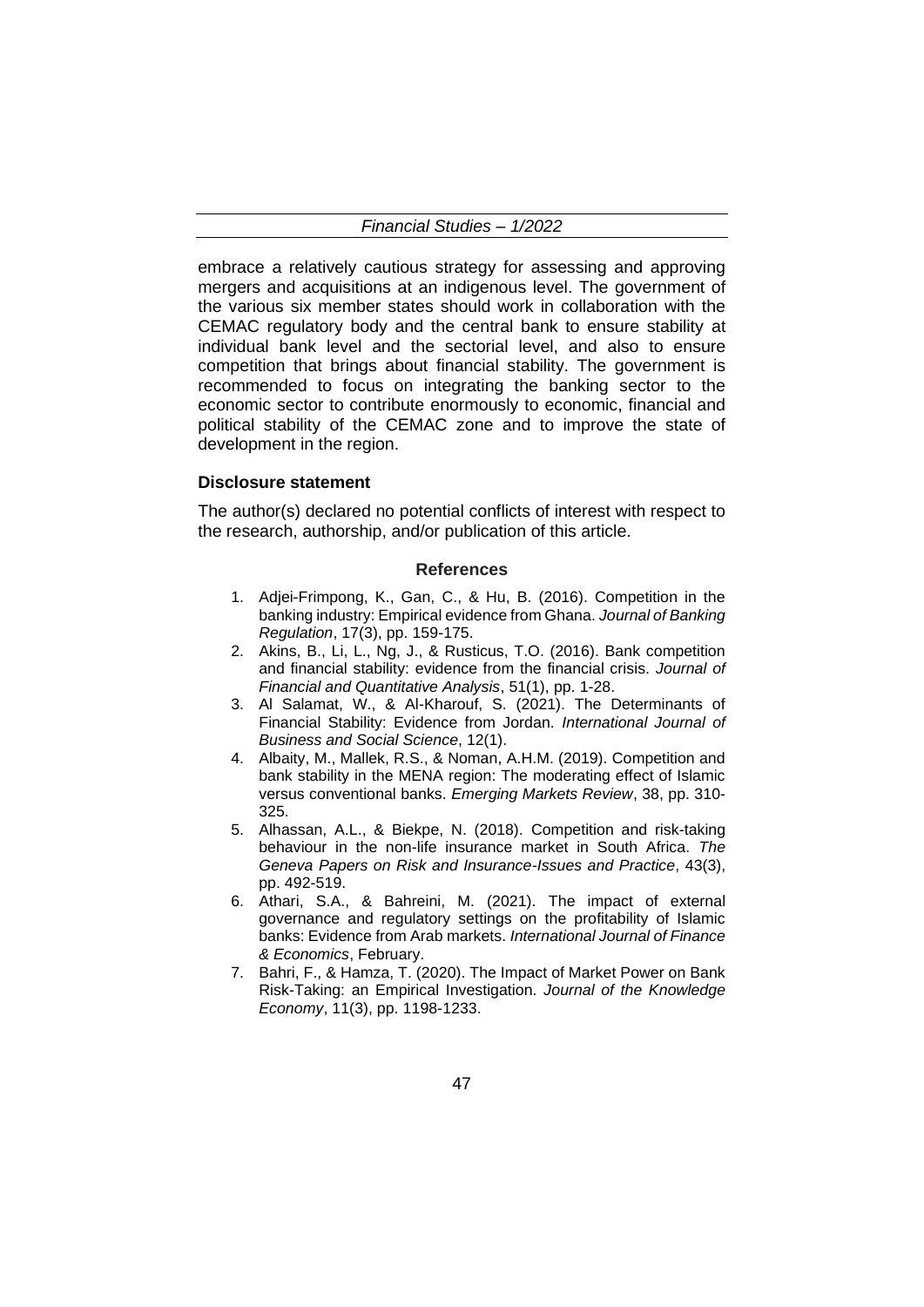- 8. Başar, B.D., Bouteska, A., Büyükoğlu, B., & Ekşi, I.H. (2021). The effect of corporate governance on bank performance: evidence from Turkish and some MENA countries banks. *Journal of Asset Management*, 22(3), pp. 153-162.
- 9. Batila Ngouala Kombo, P.G., Hakizimana, J., & Bouity, C.A. (2021). Impact of Market Concentration on the Stability of the Banking Sector in the Central African Economic and Monetary Community (CEMAC). *Modern Economy*, 12, pp. 960-975.
- 10. BEAC (2020). Rapport sur la politique monétaire, *December* https://www.beac.int/wp-content/uploads/2020/12/Rapport-PM-déc-2020.
- 11. Bertrand, M., Duflo, E., & Mullainathan, S. (2004). How much should we trust differences-in-differences estimates?. *The Quarterly Journal of Economics*, 119(1), pp. 249-275.
- 12. Boone, J. (2008). A new measure to competition. *The Economic Journal*, 118(531), pp. 1245-1261.
- 13. Boyd, J.H., & De Nicolo, G. (2005). The Theory of Bank Risk Taking and Competition Revisited. *The Journal of finance*, 60(3), pp. 1329- 1343.
- 14. Boyd, J.H., De Nicolò, G., & Jalal, A.M. (2009). Bank Competition, Risk, and Asset Allocations. *IMF Working Paper*, WP/09/143, July.
- 15. Calderon, C., Kambou, G., Korman, V., Kubota, M., & Cantu Canales, C. (2019). An Analysis of Issues Shaping Africa's Economic Future, *Africa's Pulse*, 19, April.
- 16. Degl'Innocenti, M., Fiordelisi, F., Girardone, C., & Radić, N. (2019). Competition and risk-taking in investment banking. *Financial Markets, Institutions and Instruments*, 28(2), pp. 241-260.
- 17. Doan, N.T., Hoang, D.P., & Pham, A.H.T. (2020). Media reputation: a source of banks' financial performance. *International Journal of Bank Marketing*, 38(6), pp. 1399-1419.
- 18. EbereNwazonobi, P., Ogbozor, V., Kelechi, N., Samuel, A., & Ota, A. R. (2020). Religious colonisation of Nigeria and its economic risks: A philosophical-analytical consideration. *Sophia: An African Journal of Philosophy*, 19(2), pp. 190-201.
- 19. Fang, Y., Hasan, I., & Li, L. (2014). Banking Reform, Risk-Taking, and Earnings Quality - Evidence from Transition Countries. *Bank of Finland Research Paper Series*, December.
- 20. Fiordelisi, F. & Mare, D.S. (2014). Competition and financial stability in European cooperative banks. *Journal of International Money and Finance*, 45, pp. 1-16.
- 21. Fiess, N., Aguera, P., Kouevi, E., Bayraktar, N., Calderon, C., Jensen, L., Gaskell, J., Keyser, J., Nielsen, H.S., Portugal, A., & Signoret, J.E. (2018). Deepening Regional Integration to Advance Growth and Prosperity, *World Bank Report*.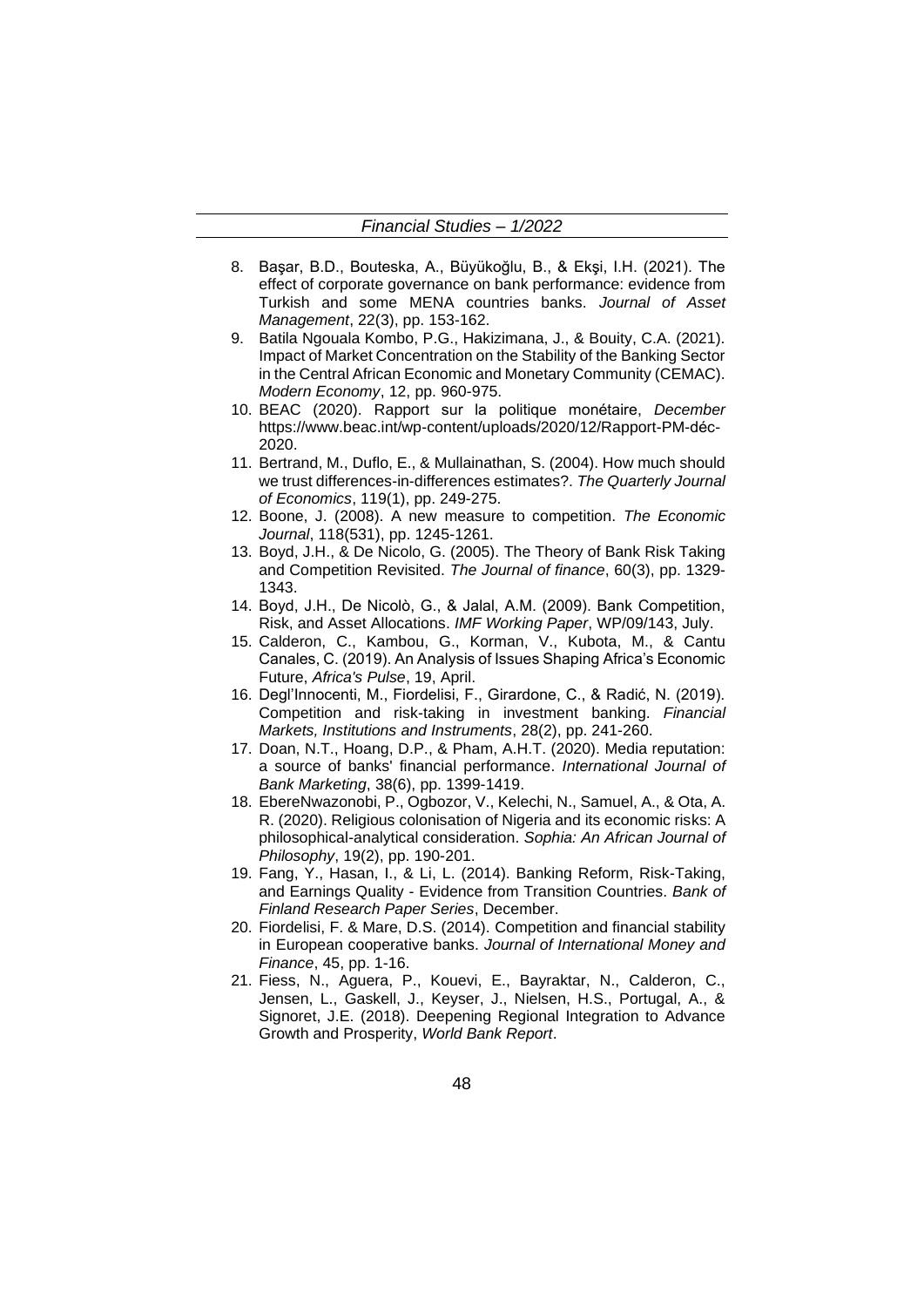- 22. Hope, C. J., Gwatidzo, T., & Ntuli, M. (2013). Investigating the effect of bank competition on financial stability in ten African countries. *International Business & Economics Research Journal (IBER)*, 12(7), pp. 755-768.
- 23. IMF (2016). Financial System Stability Assessment on Central African Economic and Monetary Community. *IMF Country Report* 16/106, April.
- 24. IMF (2017). Central African Economic and Monetary Community (CEMAC): Common Policies of Member Countries and Policies in Support of Member Countries Reform Programs-Press Release; Staff Report; and Statement by the Executive Director. *IMF Country Report* 17/389, December.
- 25. IMF (2018). Central African Economic and Monetary Community (CEMAC): Staff Report on the Common Policies in Support of Member Countries Reform Programs. *IMF Country Report* 18/210, July.
- 26. IMF (2021). Central African Economic and Monetary Community Staff Report on the Common Policies in Support of Member Countries Reform Programs - Press Release; Staff Report; and Statement by the Executive Director the Central African Economic and Monetary Community, *IMF Country Report 21/21*, January.
- 27. Jiménez, G., Lopez, J. A., & Saurina, J. (2013). How does competition affect bank risk-taking?. *Journal of Financial Stability*, 9(2), pp. 185-195.
- 28. Kasman, S., & Kasman, A. (2015). Bank competition, concentration and financial stability in the Turkish banking industry. *Economic Systems*, 39(3), pp. 502-517.
- 29. Kolokotrones, T., & Stock, J.H. (2019). Is Newey-West Optimal Among q=1 Kernels?. *Harvard University Working Paper*. https://scholar.harvard.edu/files/stock/files/optimality\_of\_time\_serie s\_kernels\_4.0.pdf
- 30. Li, Z., Liu, S., Meng, F., & Sathye, M. (2019). Competition in the Indian banking sector: A panel data approach. *Journal of Risk and Financial Management*, 12(3), 136.
- 31. Liu, H., Molyneux, P., & Nguyen, L.H. (2011). Competition and risk in South East Asian commercial banking. *Applied Economics*, 44(28), pp. 3627-3644.
- 32. Maji, S.G., & Hazarika, P. (2018). Capital regulation, competition and risk-taking behavior of Indian banks in a simultaneous approach. *Managerial Finance*, 44(4), pp. 459-477.
- 33. Moudud-Ul-Huq, S., Zheng, C., Gupta, A.D., Hossain, S.A., & Biswas, T. (2020). Risk and Performance in Emerging Economies: Do Bank Diversification and Financial Crisis Matter? *Global Business Review*, April.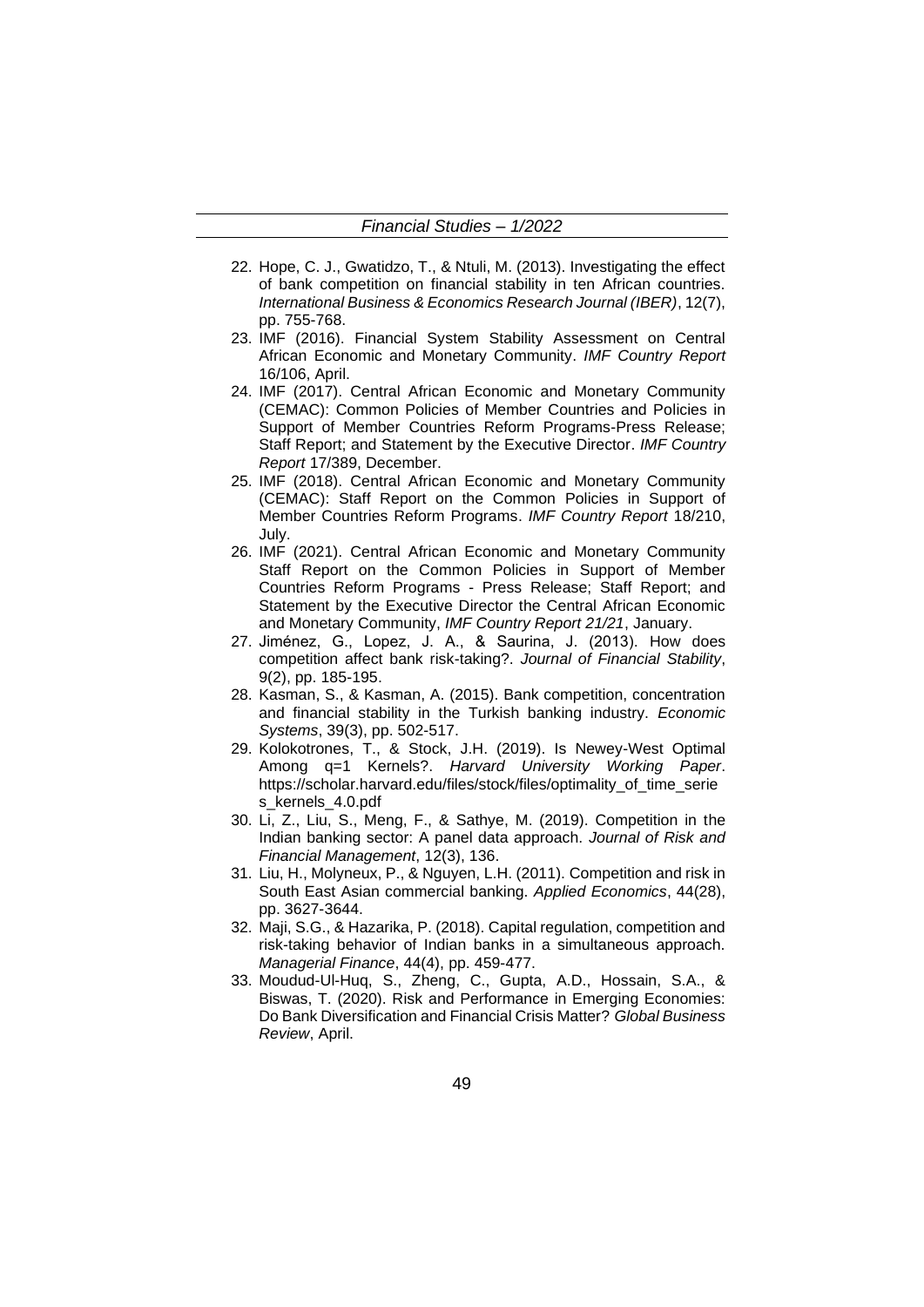- 34. Petria, N., Capraru, B., & Ihnatov, I. (2015). Determinants of banks' profitability: evidence from EU 27 banking systems. *Procedia Economics and Finance*, 20, pp. 518-524
- 35. Pricillia, N. (2015). The risk-taking behaviour of Indonesian banks using SCP paradigm. *Bina Ekonomi*, 19(2), pp. 91-104.
- 36. Saadi, M. (2020). Remittance inflows and export complexity: New evidence from developing and emerging countries. *The Journal of Development Studies*, 56(12), pp. 2266-2292
- 37. Schaeck, K., & Cihák, M. (2014). Competition, efficiency, and stability in banking. *Financial management*, 43(1), pp. 215-241.
- 38. Shair, F., Sun, N., Shaorong, S., Atta, F., & Hussain, M. (2019). Impacts of risk and competition on the profitability of banks: Empirical evidence from Pakistan. *Plos One*, 14(11), e0224378.
- 39. Tan, Y., Floros, C., & Anchor, J. (2017). The profitability of Chinese banks: impacts of risk, competition and efficiency. *Review of Accounting and Finance*, 16(1), February, pp. 86-105.
- 40. Tongurai, J., & Vithessonthi, C. (2020). Bank regulations, bank competition and bank risk-taking: Evidence from Japan. *Journal of Multinational Financial Management*, 56, 100638.
- 41. Turk-Ariss, R. (2010). Competitive conditions in Islamic and conventional banking: A global perspective. *Review of Financial Economics*, 19(3), pp. 101-108.
- 42. Turusbekova, M., Dauylbaev, K., Kaliyeva, G., Titko, J., & Kozlovskis, K. (2020). Competition and stability in the banking sector of Kazakhstan. *E3S Web of Conferences* 159, 04008.
- 43. World Bank (2018). Strengthening the Capacity of Regional Financial Institutions in the CEMAC Region (P161368). Available at: https://documents.worldbank.org/curated/en
- 44. Yin, H. (2019). Bank globalization and financial stability: International evidence. *Research in International Business and Finance*, 49, pp. 207-224.
- 45. Yin, H., & Zhang, R. (2019). The nature of controlling shareholders, political background and corporate anti-corruption practice disclosure. *The Journal of Asian Finance*, Economics and Business, 6(1), pp. 47-58.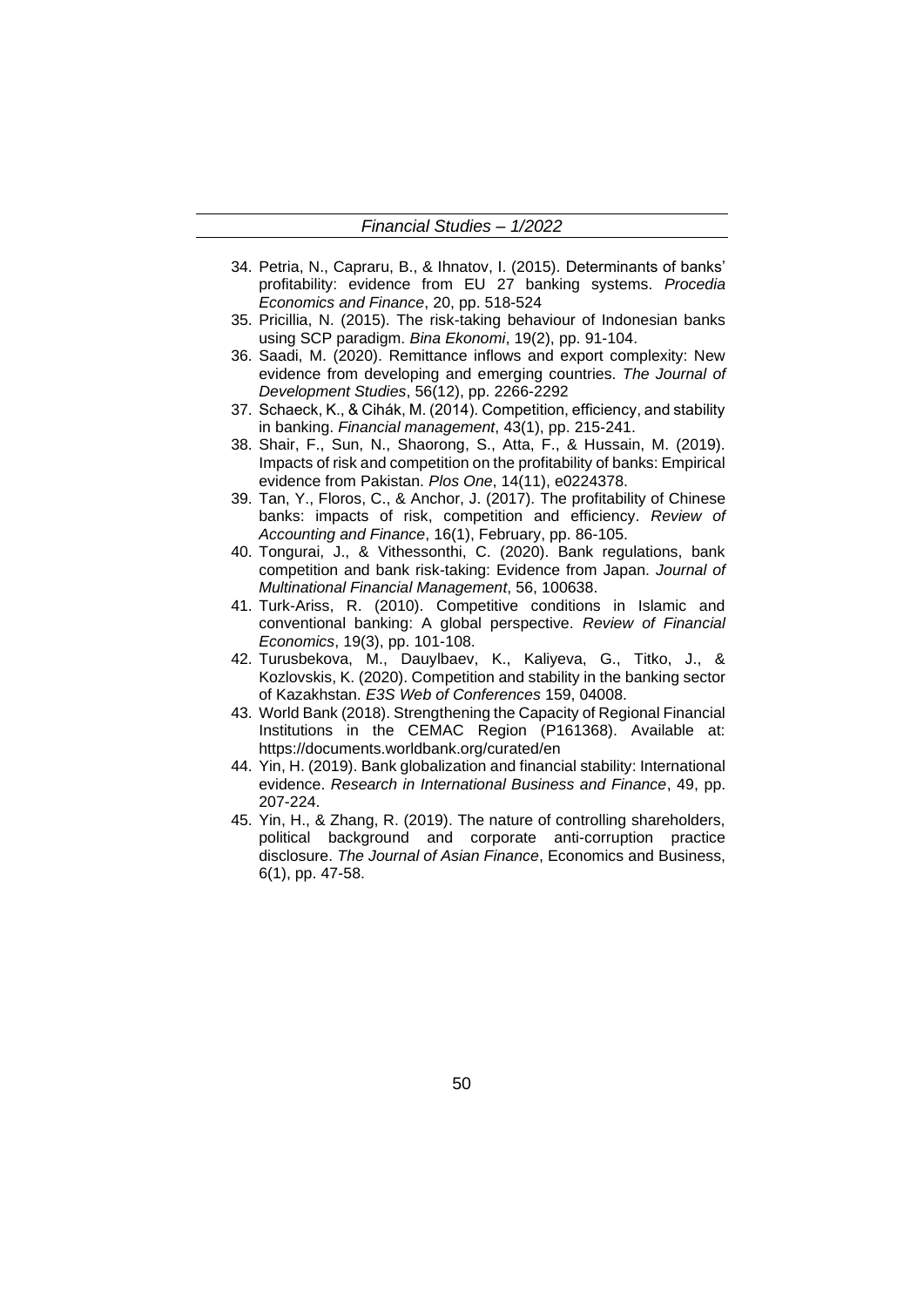|                            |                 |              |              |              |              | The effect of banking competition on financial stability in the CEMAC zone (OLS) |              |              |
|----------------------------|-----------------|--------------|--------------|--------------|--------------|----------------------------------------------------------------------------------|--------------|--------------|
| <b>Variables</b>           | (1)             | (2)          | (3)          | (4)          | (5)          | (6)                                                                              | (7)          | (8)          |
|                            | <b>LnZscore</b> | LnZscore     | LnNPL        | <b>LnNPL</b> | LnZscore     | LnZscore                                                                         | <b>LnNPL</b> | LnNPL        |
| LnHHIloan                  | $-0.222**$      |              | $0.657***$   |              | $-0.226**$   |                                                                                  | $0.482***$   | ------       |
|                            | (0.0995)        |              | (0.118)      |              | (0.0898)     |                                                                                  | (0.117)      |              |
| LnHHIdep                   | ------          | $-0.385***$  | -------      | $0.653***$   |              | $-0.369***$                                                                      | ------       | $0.688***$   |
|                            |                 | (0.0926)     |              | (0.123)      |              | (0.0936)                                                                         |              | (0.117)      |
| LnROA                      | $-0.166$        | $-0.124$     | $-0.158$     | $-0.324***$  | $-0.190*$    | $-0.119$                                                                         | $-0.200$     | $-0.356***$  |
|                            | (0.103)         | (0.0893)     | (0.123)      | (0.118)      | (0.104)      | (0.0903)                                                                         | (0.135)      | (0.113)      |
| Lnloan                     | $0.493*$        | $0.763***$   | 1.090***     | $0.709**$    | $0.455*$     | $0.727***$                                                                       | 1.081***     | 0.589*       |
|                            | (0.271)         | (0.258)      | (0.321)      | (0.341)      | (0.268)      | (0.263)                                                                          | (0.349)      | (0.328)      |
| <b>Size</b>                | $-0.712***$     | $-0.738***$  | 0.0243       | 0.184        | $-0.703***$  | $-0.702***$                                                                      | $0.215*$     | $0.230**$    |
|                            | (0.108)         | (0.0922)     | (0.128)      | (0.122)      | (0.0987)     | (0.0902)                                                                         | (0.128)      | (0.113)      |
| LnCap                      | $0.0872***$     | $0.0590***$  | $-0.00634$   | $0.0442***$  | $0.0878***$  | $0.0590***$                                                                      | $-0.00826$   | $0.0463***$  |
|                            | (0.0108)        | (0.0117)     | (0.0129)     | (0.0154)     | (0.0107)     | (0.0118)                                                                         | (0.0139)     | (0.0147)     |
| <b>CCR</b>                 | $2.650***$      | 1.942 ***    | $-1.815***$  | $-0.673$     | 2.719***     | 1.983***                                                                         | $-1.844***$  | $-0.474$     |
|                            | (0.291)         | (0.321)      | (0.346)      | (0.425)      | (0.290)      | (0.330)                                                                          | (0.377)      | (0.413)      |
| <b>GDP</b>                 | $-0.0153$       | $-0.0111$    | $-0.0363***$ | $-0.0354**$  | $-0.0188*$   | $-0.00914$                                                                       | $-0.0227$    | $-0.0400***$ |
|                            | (0.0113)        | (0.0103)     | (0.0135)     | (0.0137)     | (0.0105)     | (0.0102)                                                                         | (0.0137)     | (0.0128)     |
| inflation                  | $-0.0855***$    | $-0.0764***$ | $-0.000552$  | $-0.0217$    | $-0.0825***$ | $-0.0795***$                                                                     | $-0.0140$    | $-0.0198$    |
|                            | (0.0186)        | (0.0168)     | (0.0220)     | (0.0223)     | (0.0179)     | (0.0167)                                                                         | (0.0233)     | (0.0209)     |
| <b>CDM1</b>                | $-0.322$        | 0.194        | $0.946***$   | $-0.364$     |              |                                                                                  |              | -------      |
|                            | (0.254)         | (0.188)      | (0.301)      | (0.249)      |              |                                                                                  |              |              |
| CDM <sub>2</sub>           |                 |              |              |              | $0.397*$     | $-0.0420$                                                                        | $-0.248$     | $0.645***$   |
|                            |                 |              |              |              | (0.221)      | (0.183)                                                                          | (0.288)      | (0.229)      |
| <b>Constant</b>            | $12.68***$      | $11.68***$   | $-3.667**$   | $-3.445*$    | 12.31***     | 11.50***                                                                         | $-5.348***$  | $-4.142**$   |
|                            | (1.460)         | (1.346)      | (1.733)      | (1.782)      | (1.451)      | (1.376)                                                                          | (1.886)      | (1.719)      |
| <i><b>Observations</b></i> | 64              | 64           | 64           | 64           | 64           | 64                                                                               | 64           | 64           |
| R-squared                  | 0.770           | 0.810        | 0.725        | 0.716        | 0.776        | 0.806                                                                            | 0.679        | 0.742        |
| $r2_a$                     | 0.732           | 0.778        | 0.679        | 0.669        | 0.739        | 0.774                                                                            | 0.625        | 0.699        |

**Appendix 1**

*Standard errors in parentheses; \*\*\* p<0.01, \*\* p<0.05, \* p<0.10; \*\*\*, \*\* and \* denote significance level at 1%, 5% and 10% respectively.*

## **Appendix 2 The effect of banking competition on financial stability in the CEMAC zone (OLS results of low income countries analysis)**

|                            | (1)          | (2)          | (3)           | (4)           |
|----------------------------|--------------|--------------|---------------|---------------|
| <b>Variables</b>           | Ln1Zscore    | Ln1Zscore    | <b>InnNPL</b> | <b>lnnNPL</b> |
| <b>LnHHIloans</b>          | $-0.0788$    |              | $0.563***$    |               |
|                            | (0.108)      |              | (0.115)       |               |
| LnHHIdeposit               |              | $-0.148$     |               | $0.637***$    |
|                            |              | (0.144)      |               | (0.171)       |
| LnROA                      | $-0.123$     | $-0.0758$    | $-0.0209$     | $-0.295**$    |
|                            | (0.102)      | (0.0971)     | (0.109)       | (0.116)       |
| LnLoan                     | $-0.369$     | $-0.0924$    | $2.033***$    | $1.168*$      |
|                            | (0.373)      | (0.507)      | (0.400)       | (0.603)       |
| LnAsset                    | $-0.935***$  | $-0.955***$  | 0.225         | $0.522***$    |
|                            | (0.154)      | (0.126)      | (0.165)       | (0.150)       |
| LnCap                      | $0.106***$   | $0.0920***$  | $-0.0155$     | $0.0411**$    |
|                            | (0.00921)    | (0.0164)     | (0.00987)     | (0.0195)      |
| <b>CCR</b>                 | 2.479***     | $2.214***$   | $-2.994***$   | $-2.390***$   |
|                            | (0.629)      | (0.720)      | (0.675)       | (0.857)       |
| <b>GDP</b>                 | $-0.000844$  | 0.00190      | $-0.0276**$   | $-0.0380***$  |
|                            | (0.0101)     | (0.0105)     | (0.0108)      | (0.0125)      |
| inflation                  | $-0.0588***$ | $-0.0565***$ | $-0.00356$    | $-0.0252$     |
|                            | (0.0183)     | (0.0174)     | (0.0197)      | (0.0207)      |
| <b>Constant</b>            | $14.32***$   | $14.36***$   | $-6.332**$    | $-9.859***$   |
|                            | (2.574)      | (2.280)      | (2.760)       | (2.714)       |
| <i><b>Observations</b></i> | 42           | 42           | 42            | 42            |
| R-squared                  | 0.877        | 0.879        | 0.869         | 0.841         |
| R <sub>2_adjusted</sub>    | 0.847        | 0.850        | 0.838         | 0.803         |

*Standard errors in parentheses \*\*\* p<0.01, \*\* p<0.05, \* p<0.10*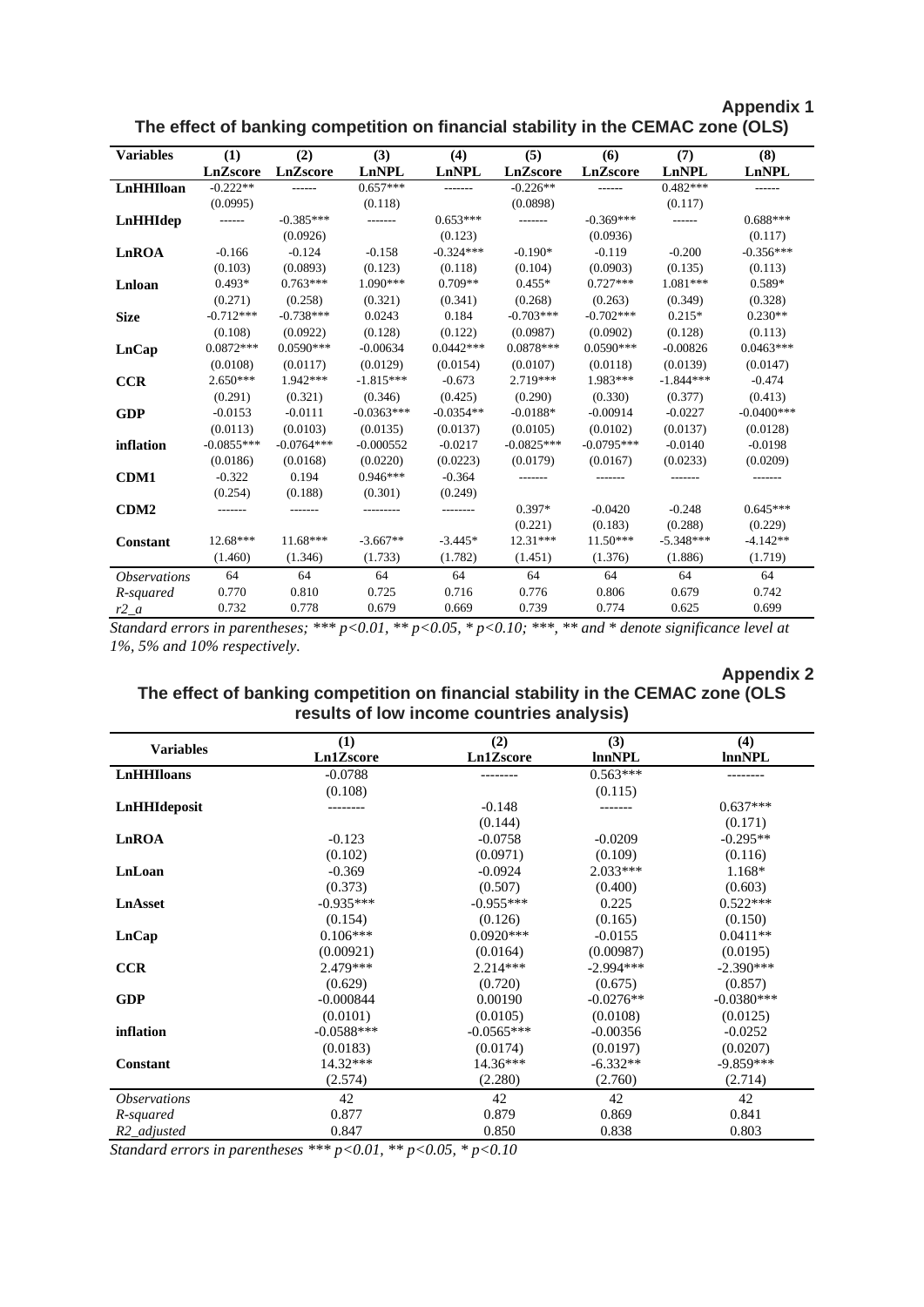## **Appendix 3**

**Abbreviations of variables, measures, sources and their expected signs**

| <b>Variables</b>                                        | Acronym                      | <b>Measures</b>                                                                                       | <b>Source</b>                                             |          |
|---------------------------------------------------------|------------------------------|-------------------------------------------------------------------------------------------------------|-----------------------------------------------------------|----------|
|                                                         | Dependent variables          |                                                                                                       |                                                           |          |
| Bank Z-score                                            | Zscore                       | $(ROA + capitalization ratio)/\delta_{ROA}$                                                           | Calculated from BEAC data on<br>financial statement, 2021 |          |
|                                                         | <b>Independent variables</b> |                                                                                                       |                                                           |          |
| Herfindahl index loan                                   | <b>HHI</b> loans             | The highest bank loan /Total loan                                                                     |                                                           |          |
| Herfindahl index deposit                                | HHI deposit                  | The highest bank deposit/Total deposit                                                                | Calculated from BEAC data, 2021                           | $-/+$    |
| Loan ratio                                              | <b>LOAN</b>                  | Loan to asset ratio                                                                                   | Calculated from BEAC data, 2021                           | $-/+$    |
| Capitalization ratio                                    | Cap                          | Equity/total asset                                                                                    | IMF data, 2021                                            | $^{+}$   |
| Bank size                                               | <b>SIZE</b>                  | Natural logarithm of total asset                                                                      | IMF data, 2021                                            |          |
| Returns on asset                                        | <b>ROA</b>                   | Net income/Total asset                                                                                | IMF data, 2021                                            | $^{+}$   |
| Inflation                                               | <b>INF</b>                   | GDP deflator                                                                                          | IMF data, 2021                                            |          |
| Gross domestic product per capita                       | <b>GDPPC</b>                 | GDP per capita (%)                                                                                    | WDI, 2021                                                 | $-/-$    |
| Control of corruption                                   | <b>CCR</b>                   | Corruption control index                                                                              | WGI, 2021                                                 | $-/-$    |
| <b>CEMAC</b><br>variable<br>Dummy<br>of<br>colonization | CDM1, CDM2                   | 1 if colonized by French and 0 if not (CDM1). 1 if<br>colonized by the Portuguese and 0 if not (CDM2) |                                                           | $\Omega$ |

*Source: Constructed by the author from literature*

## **Appendix 4**

| Variables      | (1)      | (2)      | (3)      | (4)      | (5)      | (6)      | (7)      | (8)      | (9)      | (10)     | (11)     | (12)     | (13)  |
|----------------|----------|----------|----------|----------|----------|----------|----------|----------|----------|----------|----------|----------|-------|
| $(1)$ LnNPL    | 1.000    |          |          |          |          |          |          |          |          |          |          |          |       |
| $(2)$ LnZscore | $-0.195$ | 1.000    |          |          |          |          |          |          |          |          |          |          |       |
| (3) LHHIloan   | 0.523    | $-0.215$ | 1.000    |          |          |          |          |          |          |          |          |          |       |
| $(4)$ LnHHidep | 0.461    | $-0.746$ | 0.237    | 1.000    |          |          |          |          |          |          |          |          |       |
| $(5)$ LROA     | $-0.445$ | 0.197    | $-0.363$ | $-0.296$ | 1.000    |          |          |          |          |          |          |          |       |
| $(6)$ LLoan    | $-0.308$ | $-0.018$ | 0.101    | $-0.141$ | $-0.022$ | 1.000    |          |          |          |          |          |          |       |
| $(7)$ Lnsize   | $-0.225$ | 0.814    | $-0.208$ | $-0.865$ | 0.201    | $-0.075$ | 1.000    |          |          |          |          |          |       |
| $(8)$ Lncap    | 0.266    | $-0.561$ | 0.303    | 0.391    | $-0.254$ | 0.221    | $-0.637$ | 1.000    |          |          |          |          |       |
| $(9)$ LnCCR    | $-0.459$ | 0.018    | $-0.255$ | $-0.115$ | 0.176    | $-0.322$ | 0.091    | $-0.233$ | 1.000    |          |          |          |       |
| $(10)$ LnGDP   | $-0.389$ | $-0.270$ | $-0.079$ | 0.140    | 0.297    | 0.156    | $-0.166$ | $-0.128$ | 0.416    | 1.000    |          |          |       |
| $(11)$ LnINFL  | $-0.071$ | $-0.265$ | 0.113    | 0.007    | $-0.051$ | 0.060    | $-0.119$ | 0.232    | 0.056    | $-0.037$ | 1.000    |          |       |
| $(12)$ CDM1    | $-0.234$ | $-0.283$ | $-0.461$ | 0.186    | 0.077    | $-0.400$ | $-0.115$ | $-0.146$ | 0.641    | 0.451    | $-0.142$ | 1.000    |       |
| $(13)$ CDM2    | 0.259    | 0.273    | 0.402    | $-0.147$ | $-0.011$ | 0.371    | 0.114    | 0.096    | $-0.624$ | $-0.363$ | 0.103    | $-0.896$ | 1.000 |

**Matrix of correlations**